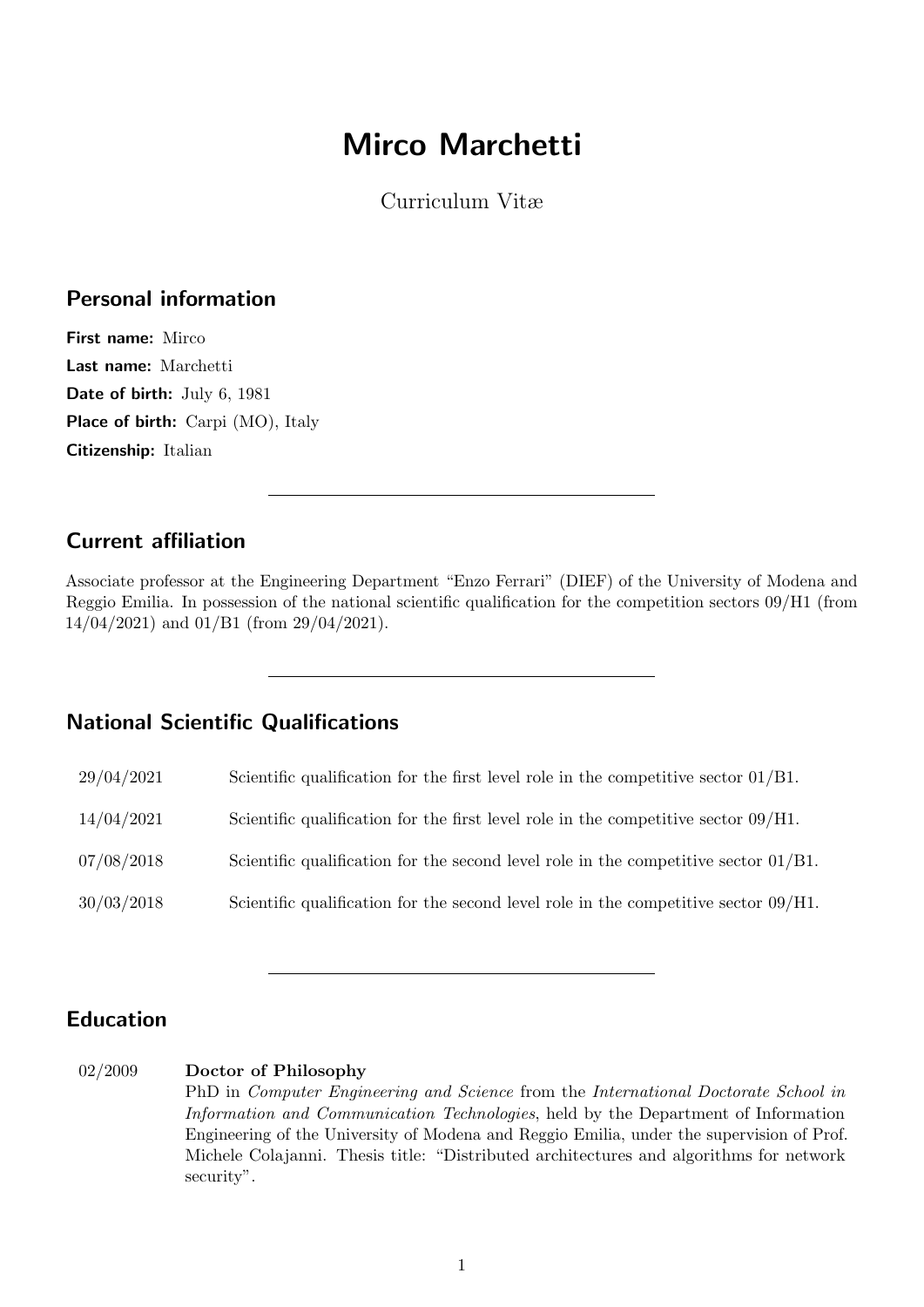| 07/2006 | Qualification to the profession of Engineer                                                  |
|---------|----------------------------------------------------------------------------------------------|
|         | Passed the national abilitation exam with an evaluation of $234/240$ in the first session of |
|         | 2006 at the University of Modena and Reggio Emilia.                                          |
| 12/2005 | Master's degree in Computer Engineering                                                      |

Score: 110/110 cum laude from the University of Modena and Reggio Emilia. Thesis title (translation of the original Italian title): "Stateful network intrusion detection over high speed links". Advisor: Prof. Michele Colajanni.

#### 12/2003 Bachelor's degree in Computer Engineering Score: 108/110 from the University of Modena and Reggio Emilia. Thesis title (translation of the original Italian title): "Firewalling with Cisco routers and iptables". Advisor: Prof. Michele Colajanni.

# PhD Schools

- FOSAD 08 International School on Foundations of Security Analysis and Design, August 25th-30th, 2008, Bertinoro, Italy.
- SWING 08 3rd Bertinoro PhD School on Security of Wireless Networking, July 27h-August 1st, 2008, Bertinoro, Italy.
- SWING 07 2nd Bertinoro PhD School on Security of Wireless Networking, August 26th-31st, 2007, Bertinoro, Italy.
- SWING 06 Bertinoro PhD School on Security for Wireless Networking, September 3rd-8th, 2006, Bertinoro, Italy.

# Activities within Universities and Research Centers

| $11/2019$ -today    | Associate professor<br>within the Engineering Department "Enzo Ferrari" (DIEF) of the University of<br>Modena and Reggio Emilia.                                                                                                                                    |
|---------------------|---------------------------------------------------------------------------------------------------------------------------------------------------------------------------------------------------------------------------------------------------------------------|
| $11/2016 - 11/2019$ | Researcher<br>within the Engineering Department "Enzo Ferrari" (DIEF) of the University of<br>Modena and Reggio Emilia.                                                                                                                                             |
| $07/2016 - 11/2016$ | Assistant Researcher (senior level)<br>within the Interdepartmental Research Center on Security and Safety (CRIS) of<br>the University of Modena and Reggio Emilia. Research topic: "Algorithms and<br>architectures for guaranteeing security of outsourced data". |
| $07/2013 - 07/2016$ | Assistant Researcher (senior level)<br>within the Interdepartmental Research Center on Security and Safety (CRIS) of<br>the University of Modena and Reggio Emilia. Research topic: "Scalable monitoring<br>systems and security intelligence".                     |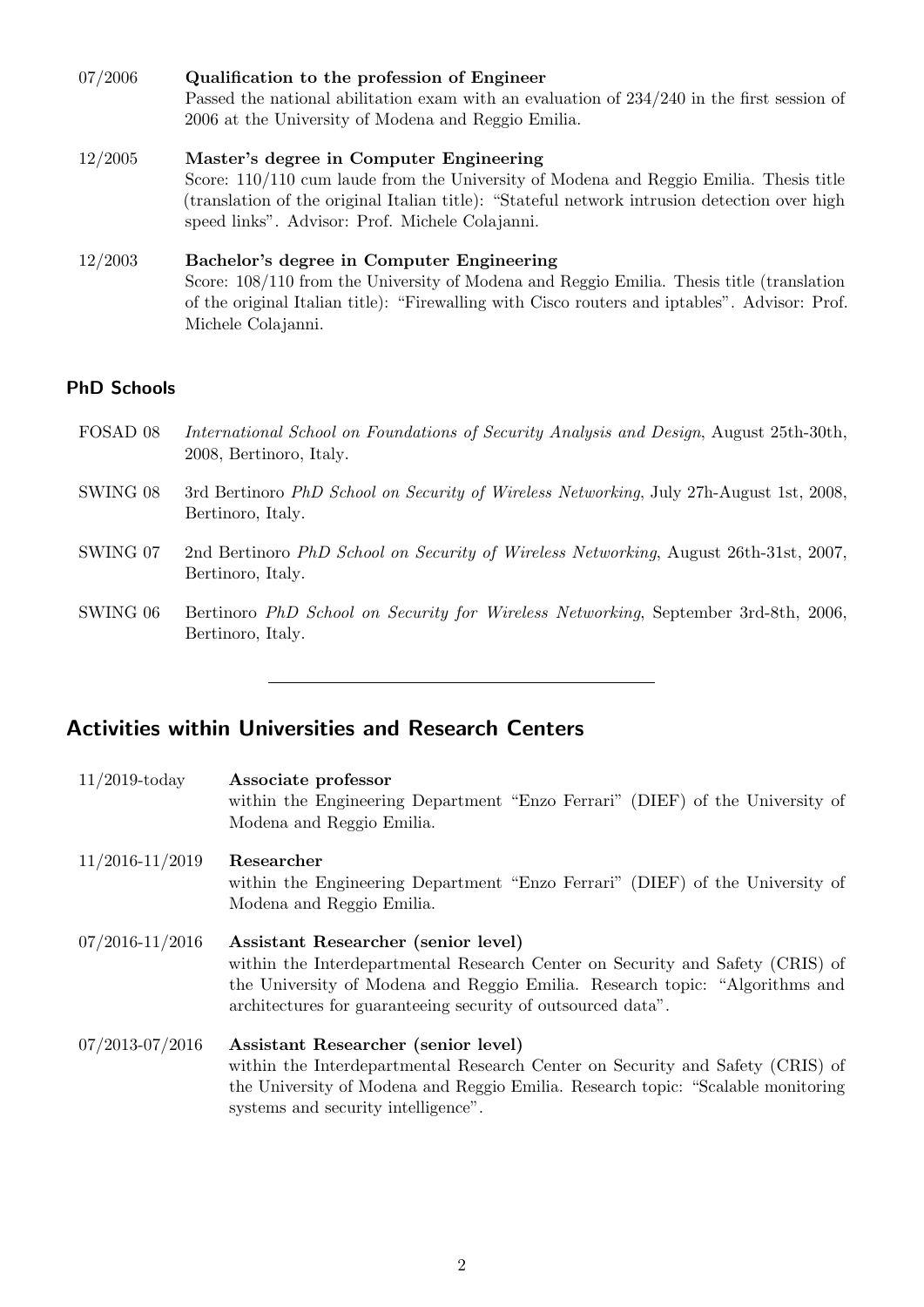| $07/2011 - 07/2013$ | Assistant Researcher (senior level)<br>within the Interdepartmental Research Center on Security and Safety (CRIS) of<br>the University of Modena and Reggio Emilia. Research topic: "Models, algorithms"<br>and prototypes for improving the security of geographically distributed systems and<br>applications". |
|---------------------|-------------------------------------------------------------------------------------------------------------------------------------------------------------------------------------------------------------------------------------------------------------------------------------------------------------------|
| $01/2009 - 07/2011$ | Assistant researcher<br>within the Department of Information Engineering of the University of Modena and<br>Reggio Emilia. Research topic: "Security of information systems and services of<br>critical infrastructures".                                                                                         |
| $01/2006 - 12/2008$ | PhD<br>within the International Doctorate School in Information and Communication Tech-<br>nologies, organized by the Department of Information Engineering of the University<br>of Modena and Reggio Emilia.                                                                                                     |
|                     | International universities and research centers                                                                                                                                                                                                                                                                   |
| 03/2009-06/2009     | Visiting researcher<br>at the department of Computer Science of the University of Texas at Austin (TX,<br>USA). Supervisor: Prof. Lorenzo Alvisi.                                                                                                                                                                 |
| $11/2007 - 06/2008$ | Visiting research scholar<br>at the department of Computer Science of the University of Texas at Austin (TX,                                                                                                                                                                                                      |

# Publications

### International Journals

[1] Andrea Venturi, Giovanni Apruzzese, Mauro Andreolini, Michele Colajanni, Mirco Marchetti "DReLAB-Deep REinforcement Learning Adversarial Botnet: A benchmark dataset for adversarial attacks against botnet Intrusion Detection Systems", Elsevier Data in Brief, February 2021, Volume 34, ISSN: 2352-3409.

USA). Supervisor: Prof. Lorenzo Alvisi.

- [2] Giovanni Apruzzese, Mauro Andreolini, Mirco Marchetti, Andrea Venturi, Michele Colajanni "Deep reinforcement adversarial learning against botnet evasion attacks", IEEE Transactions on Network and Service Management, October 2020, Volume 17, Issue 4, ISSN: 2373-7379.
- [3] Fabio Pierazzi, Stefano Cristalli, Danilo Bruschi, Michele Colajanni, Mirco Marchetti, Andrea Lanzi "Glyph: Efficient ML-Based Detection of Heap Spraying Attacks", IEEE Transactions on Information Forensics and Security, August 2020, Volume 16, ISSN: 1556-6013.
- [4] Giovanni Apruzzese, Mauro Andreolini, Mirco Marchetti, Vincenzo Giuseppe Colacino, Giacomo Russo "AppCon: Mitigating evasion attacks to ML cyber detectors", Springer Mobile Networks and Applications, April 2020, Volume 12, Issue 4, article number 653, ISSN: 2073-8994.
- [5] Mauro Andreolini, Vincenzo Giuseppe Colacino, Michele Colajanni, Mirco Marchetti, "A Framework for the Evaluation of Trainee Performance in Cyber Range Exercises", Springer Mobile Networks and Applications, 2020, Volume 25, Issue 1, pag. 236-247, ISSN: 1383-469X.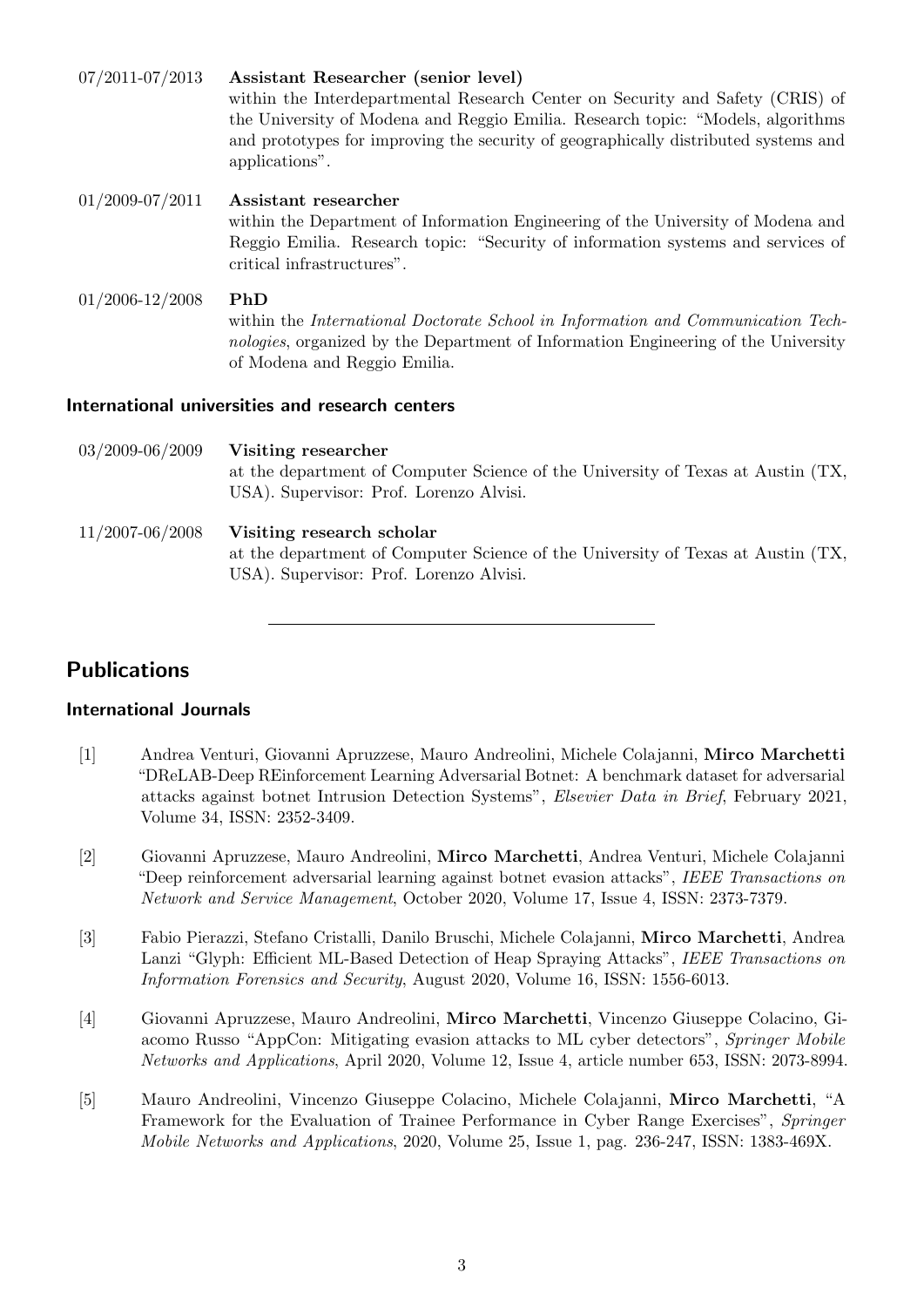- [6] Giovanni Apruzzese, Mauro Andreolini, Michele Colajanni, Mirco Marchetti, "Hardening random forest cyber detectors against adversarial attacks", IEEE Transactions on Emergint Topics in Computational Intelligence, 2020, in press, ISSN: 2471-285X.
- [7] Tsvika Dagan, Avishai Wool, Yuval Montvelisky, Mirco Marchetti, Dario Stabili, Michele Colajanni "Vehicle safe-mode, concept to practice limp-mode in the service of cybersecurity", SAE International Journal of Transportation Cybersecurity and Privacy, February 2020, Volume 3, Issue 1, ISSN: 2572-1046.
- [8] Mirco Marchetti, Dario Stabili "READ: Reverse engineering of automotive data frames", IEEE Transactions on Information Forensics and Security, 2019, Volume 14, Issue 4, pag. 1083-1097, ISSN: 1556-6013.
- [9] Luca Ferretti, Mirco Marchetti, Michele Colajanni "Fog-based secure communication for low-power IoT devices", ACM Transactions on Internet Technologies, 2019, Volume 19, Issue 2, article number 27, ISSN: 1533-5399.
- [10] Luca Ferretti, Mirco Marchetti, Michele Colajanni "Fog-based secure communication for low-power IoT devices", ACM Transactions on Internet Technologies, 2019, Volume 19, Issue 2, article number 27, ISSN: 1533-5399.
- [11] Luca Ferretti, Mirco Marchetti, Mauro Andreolini, Michele Colajanni "A symmetric cryptographic scheme for data integrity verification in cloud databases", Elsevier Information Sciences, , 2018, Volume 422, pag. 497-515, ISSN: 0020-0255.
- [12] Luca Ferretti, Mirco Marchetti, Mauro Andreolini, Michele Colajanni "A symmetric cryptographic scheme for data integrity verification in cloud databases", Elsevier Information Sciences, , 2018, Volume 422, pag. 497-515, ISSN: 0020-0255.
- [13] Giovanni Apruzzese, Fabio Pierazzi, Michele Colajanni, Mirco Marchetti, "Detection and threat prioritization of pivoting attacks in large networks", IEEE Transactions on Emerging Topics in Computer Science, 2017, in press, ISSN: 2168-6750.
- [14] Mirco Marchetti, Fabio Pierazzi, Michele Colajanni, Alessandro Guido, "Analysis of high volumes of network traffic for Advanced Persistent Threat detection", Elsevier Computer Networks Journal, November 2016, Volume 109, pag. 127-141, ISSN: 1389-1286.
- [15] Fabio Pierazzi, Sara Casolari, Michele Colajanni, Mirco Marchetti, "Exploratory security analytics for anomaly detection", Elsevier Computers  $\mathcal C$  Security Journal, February 2016, Volume 56, pag. 28-49, ISSN: 0167-4048.
- [16] Mauro Andreolini, Michele Colajanni, Mirco Marchetti, "A collaborative framework for intrusion detection in mobile networks", Elsevier Information Sciences, Vol 31, November 2015, ISSN: 0020-0255.
- [17] Luca Ferretti, Fabio Pierazzi, Michele Colajanni, Mirco Marchetti, "Scalable architecture for multi-user encrypted SQL operations on cloud database services", IEEE Transactions on Cloud Computing, Volume 2, Number 4, 2014, ISSN: 2168-7161.
- [18] Luca Ferretti, Fabio Pierazzi, Michele Colajanni, Mirco Marchetti, "Performance and cost evaluation of an adaptive encryption architecture for cloud databases", in IEEE Transactions on Cloud Computing, Volume 2, Numero 2, 2014. ISSN: 2168-7161.
- <span id="page-3-0"></span>[19] Luca Ferretti, Michele Colajanni, Mirco Marchetti, "Distributed, concurrent, and independent access to encrypted cloud databases", IEEE Transactions on Parallel and Distributed Systems, Volume 25, Number 2, February 2014. ISSN: 1045-9219. Selected as spotlight paper.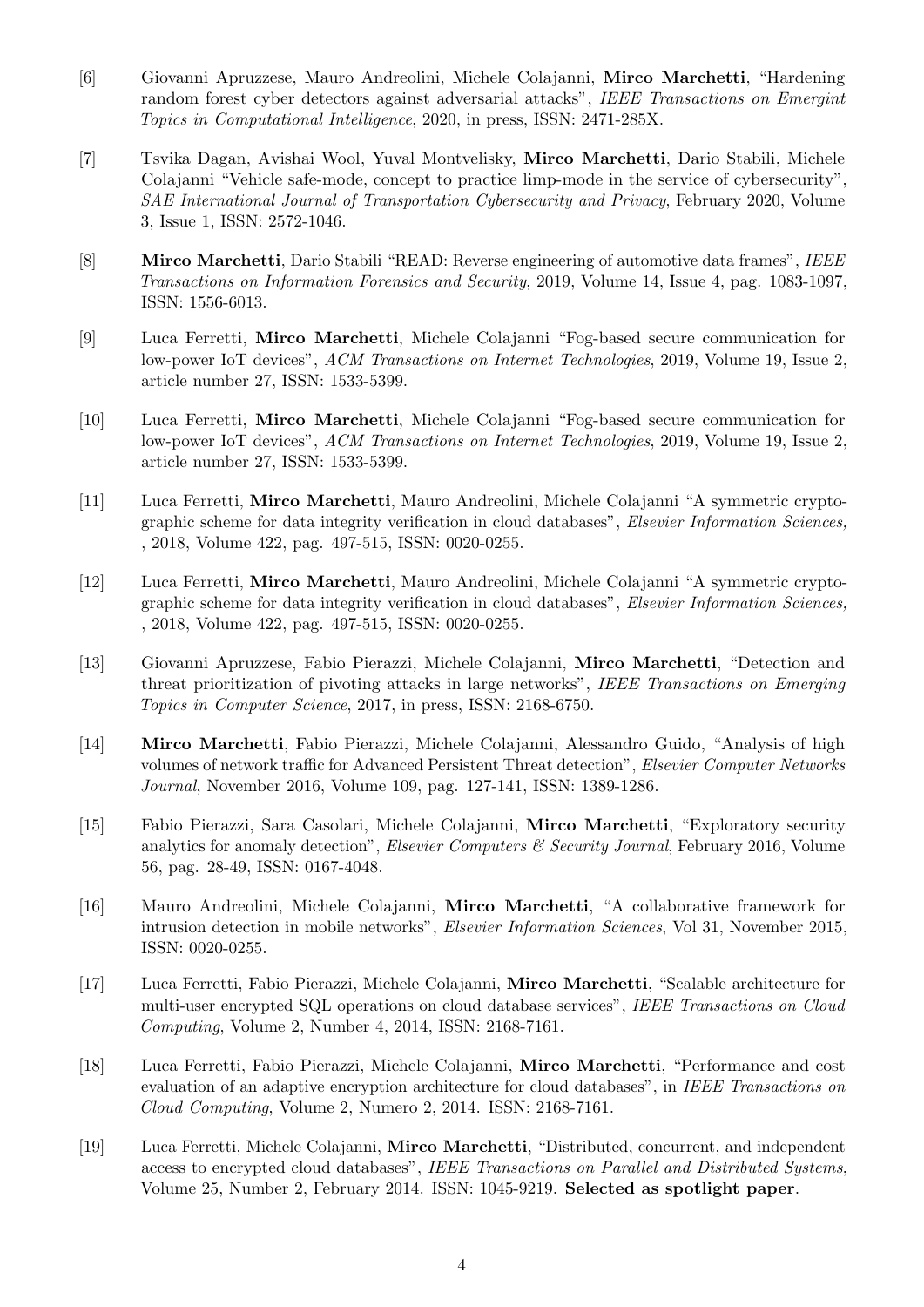[20] Mirco Marchetti, Michele Colajanni, Fabio Manganiello, "Framework and Models for Multistep Attack Detection", International Journal on Security and its Applications, Volume 5, Number 4, October 2011, ISSN: 1738-9976.

### Book chapters

- [21] Mirco Marchetti, Michele Colajanni,"Cooperative approaches to SIEM and Intrusion Detection", chapter in the book *Advances in Security Information Management*, Nova Publishing, January 2013, ISBN: 978-1-62417-204-5.
- <span id="page-4-0"></span>[22] Enrico Angori, Michele Colajanni, Mirco Marchetti, Michele Messori, "Collaborative attack detection using Distributed Hash Tables", chapter in the book Collaborative Financial Infrastructure Protection: Tools, Abstractions and Middleware, Springer, January 2012, ISBN 978-3-642-20419-7.
- [23] Mirco Marchetti, Michele Colajanni, Michele Messori, Leonardo Aniello, Ymir Vigfusson, "Cyber attacks on financial critical infrastructures", chapter in the book Collaborative Financial Infrastructure Protection: Tools, Abstractions and Middleware, Springer, January 2012, ISBN 978-3-642-20419-7.

#### International conferences

- [24] Francesco Pollicino, Dario Stabili, Luca Ferretti, Mirco Marchetti, "An experimental analysis of ECQV implicit certificates performance in VANETs", Proc. of the IEEE 92nd Vehicular Technology Conference (VTC 2020-fall), Honolulu, USA, September 2020. ISBN: 978-1-7281- 9484-4.
- [25] Dario Stabili, Mirco Marchetti, "Detection of missing CAN messages through inter-arrival time analysis", Proc. of the *IEEE Vehicular Technology Conference* (VTC 2019), Honolulu, USA, September 2019. ISBN: 978-172811220-6.
- [26] Giovanni Apruzzese, Michele Colajanni, Mirco Marchetti, "Evaluating the effectiveness of Adversarial Attacks against Botnet Detectors", Proc. of the IEEE 18th International Symposium on Network Computing and Applications (NCA 2019), Boston, MA USA, September 2019. ISBN: 978-172812522-0.
- [27] Giovanni Apruzzese, Michele Colajanni, Luca Ferretti, Mirco Marchetti, "Addressing Adversarial Attacks Against Security Systems Based on Machine Learning", Proc. of the 11th NATO International Conference on Cyber Conflicts (CyCon 2019), Tallin, Estonia, May 2019. ISBN: 978-994999044-3.
- [28] Gianfranco Burzio, Giuseppe Faranda Cordella, Michele Colajanni, Dario Stabili, Mirco Marchetti, "Cybersecurity of Connected Autonomous Vehicles : A ranking based approach", Proc. of the 2018 International Conference of Electrical and Electronic Technologies for Automotive (AUTOMOTIVE 2018), Milan, Italy, July 2018. ISBN: 978-888723738-2.
- [29] Dario Stabili, Luca Ferretti, Mirco Marchetti, "Analyses of secure automotive communication protocols and their impact on vehicles life-cycle", Proc. of the 2018 IEEE International Conference on Smart Computing (SMARTCOMP 2018), Taormina, Italy, June 2018. ISBN: 978-153864705-9.
- [30] Giovanni Apruzzese, Michele Colajanni, Luca Ferretti, Alessandro Guido, Mirco Marchetti, "On the effectiveness of machine and deep learning for cyber security", Proc. of the  $10th$  NATO International Conference on Cyber Conflicts (CyCon 2018), Tallin, Estonia, May 2019. ISBN: 978-994999042-9.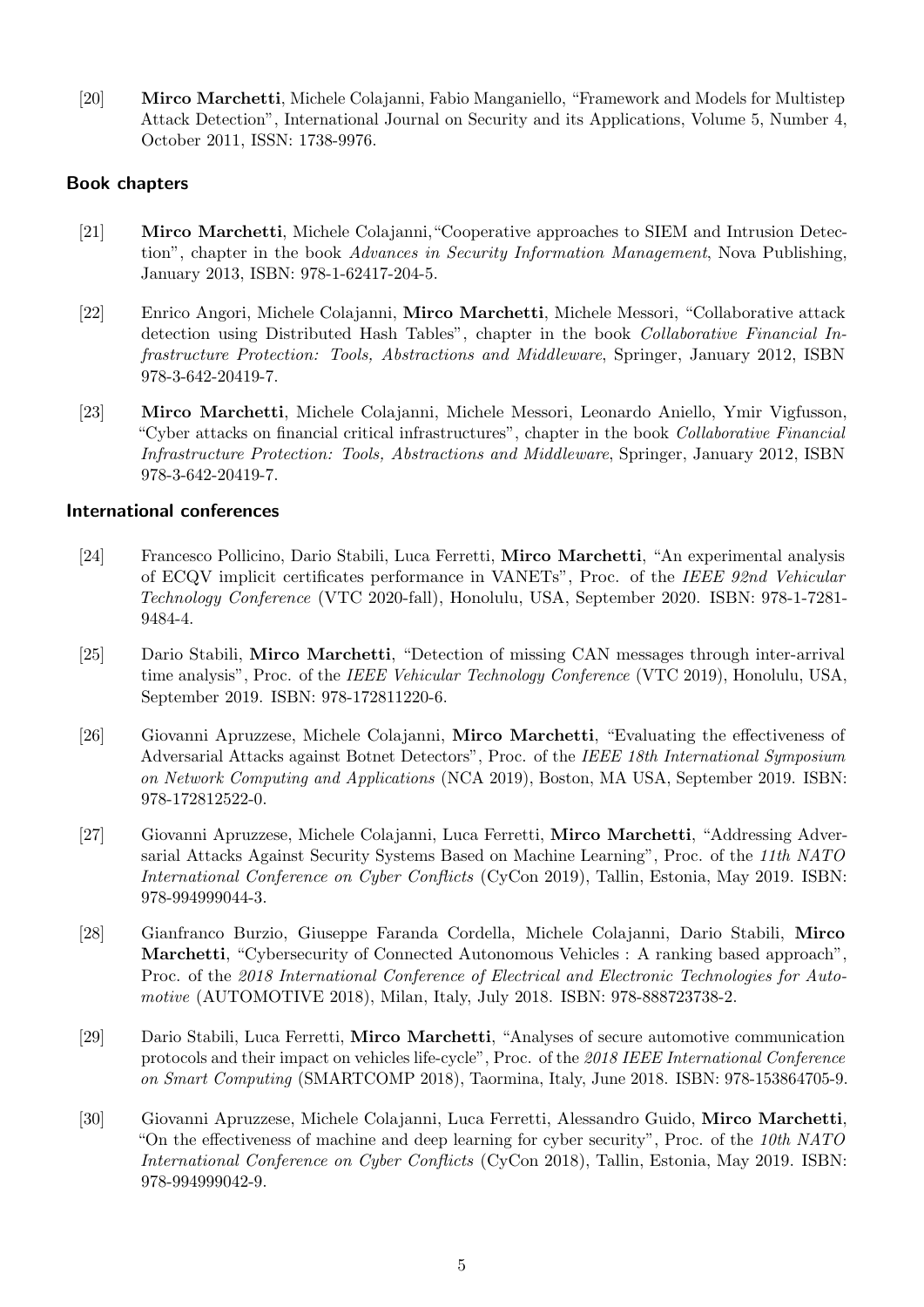- [31] Dario Stabili, Mirco Marchetti, Michele Colajanni, "Detecting attacks to internal vehicle networks through Hamming distance", Proc. of the 2017 AEIT International Annual Conference: Infrastructures for Energy and ICT: Opportunities for Fostering Innovation (AEIT 2017), Cagliari, Italy, September 2017. ISBN: 978-888723737-5.
- [32] Giovanni Apruzzese, Mirco Marchetti, Michele Colajanni, Gabriele Gambigliani Zoccoli, Alessandro Guido, "Identifying malicious hosts involved in periodic communications", Proc. of the IEEE 16th International Symposium on Network Computing and Applications (NCA 2017), Boston, MA USA, November 2017. ISBN: 978-153861465-5.
- [33] Luca Ferretti, Mirco Marchetti, Michele Colajanni, "Verifiable delegated authorization for user-centric architectures and an OAuth2 implementation", Proc. of the 3rd IEEE International COMPSAC Workshop on Secure Identity Management in the Cloud Environment (SIMICE 2017), Turin, Italy, July 2017. ISBN: 978-153860367-3.
- [34] Mirco Marchetti, Dario Stabili, "Anomaly detection of CAN bus messages through analysis of ID sequences", Proc. of the 2017 IEEE Intelligent Vehicles Symposium (IV 2017), Redondo Beach, CA, USA, June 2017. ISBN: 978-9949-9544-8-3.
- [35] Fabio Pierazzi, Giovanni Apruzzese, Michele Colajanni, Alessandro Guido, Mirco Marchetti, "Scalable architecture for online prioritization of cyber threats", Proc. of the 9th NATO International Conference on Cyber Conflicts (CyCon 2017), Tallin, Estonia, June 2017. ISBN: 978-9949-9544-8-3.
- [36] Luca Ferretti, Michele Colajanni, and Mirco Marchetti, "Implementation of Verified Set Operation Protocols Based on Bilinear Accumulators", Proc. of the 15th International Conference on Cryptology and Network Security (CANS 2016), Milan, Italy, November 2016.
- <span id="page-5-0"></span>[37] Mirco Marchetti, Dario Stabili, Alessandro Guido, Michele Colajanni, "Evaluation of entropybased anomaly detection applied to in-vehicle networks", Proc. of the IEEE 2nd International Forum on Research and Technologies for Society and Industry (RTSI 2016), Bologna, Italy, September 2016.
- [38] Luca Ferretti, Mirco Marchetti, Michele Colajanni, "Guaranteeing correctness of bulk operations in outsourced databases", Proc. of the 30th Annual IFIP WG 11.3 Working Conference on Data and Applications Security and Privacy (DBSec 2016), Trento, Italy, July 2016. ISBN: 978-3-319-41482-9.
- [39] Mirco Marchetti, Fabio Pierazzi, Alessandro Guido, Michele Colajanni, "Countering Advanced Persistent Threats through security intelligence and big data analytics", Proc. of the 8th NATO International Conference on Cyber Conflicts (CyCon 2016), Tallin, Estonia, June 2016. ISBN: 978-9949-9544-8-3.
- [40] Andrea Andreoli, Luca Ferretti, Mirco Marchetti, Michele Colajanni, "Enforcing correct behavior without trust in cloud key-value databases", Proc. of the 2nd IEEE International Conference on Cyber Security and Cloud Computing (CSCloud 2015), New York, USA, November 2015, ISBN: 978-1-46739-301-0.
- [41] Fabio Pierazzi, Andrea Balboni, Alessandro Guido, Mirco Marchetti, "The network perspective of cloud security", Proc. of the 4th IEEE Symp. Network Cloud Computing and Applications (NCCA 2015), Munich, Germany, June 2015, ISBN: 978-1-46737-742-3.
- [42] Andrea Balboni, Michele Colajanni, Mirco Marchetti, Andrea Melegari, "Supporting sensemaking and decision-making through time evolution analysis of open sources", Proc. of the 7th NATO International Conference on Cyber Conflicts (CyCon 2015), Tallin, Estonia, May 2015, ISBN: 978-1-47998-812-9.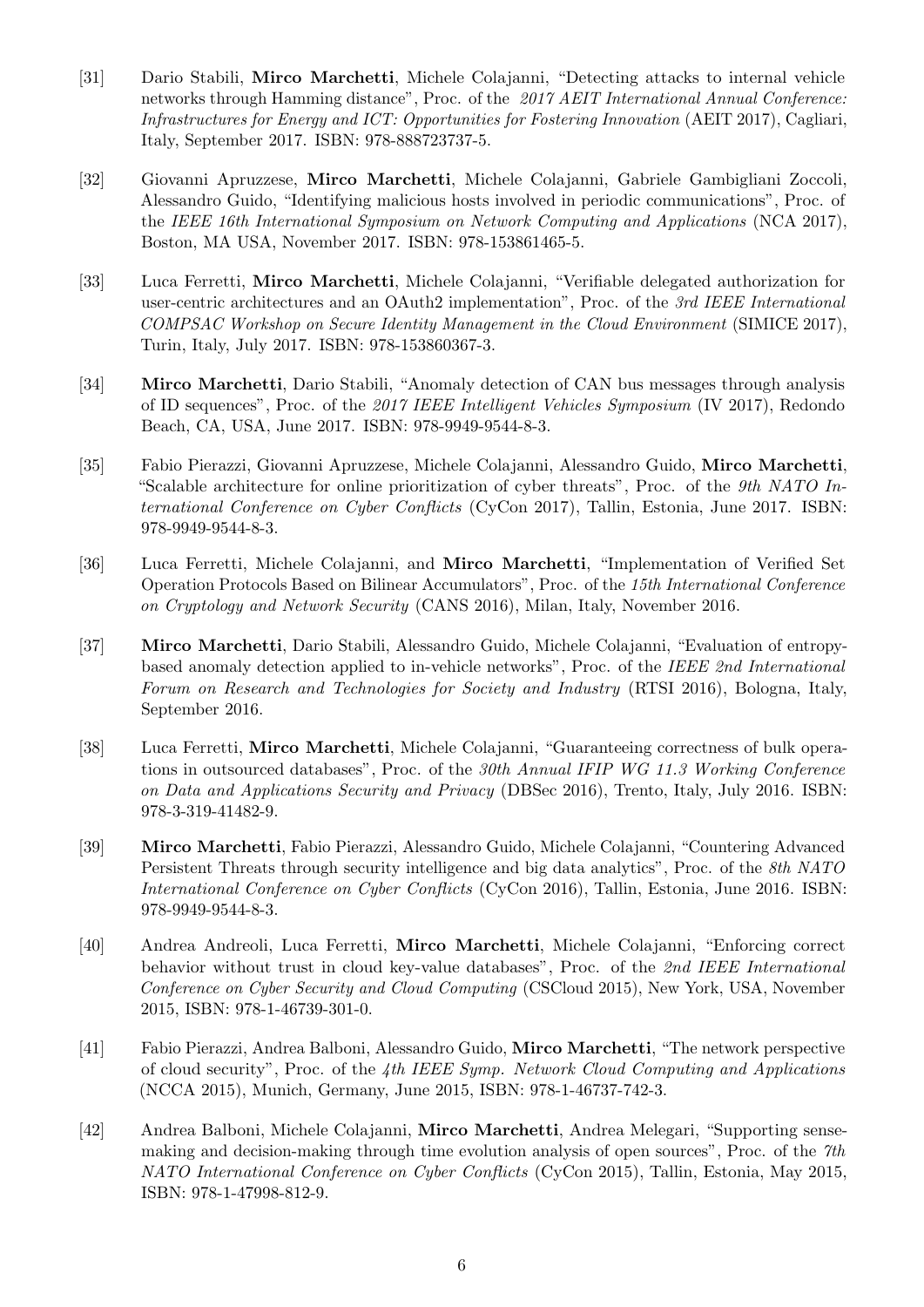- [43] Luca Ferretti, Fabio Pierazzi, Michele Colajanni, Mirco Marchetti, Marcello Missiroli, "Efficient detection of unauthorized data modification in cloud databases", Proc. of the 19th IEEE Symposium on Computers and Communications (ISCC 2014), Funchal, PT, June 2014, ISBN: 978-1-47994-276-3.
- [44] Luca Ferretti, Michele Colajanni, Mirco Marchetti, "Access control enforcement on queryaware encrypted cloud databases", Proc. of the 5th IEEE International Conference on Cloud Computing Technology and Science (CoudCom 2013), Bristol, UK, December 2013. ISBN: 978-0-7695-5095-4, ISSN: 2330-2186.
- <span id="page-6-0"></span>[45] Luca Ferretti, Fabio Pierazzi, Michele Colajanni, Mirco Marchetti, "Security and confidentiality solutions for public cloud database services", Proc. of the 7th International Conference on Emerging Security Information, Systems and Technologies, Barcelona, Spain, August 2013. ISBN: 978-1-61208-298-1, ISSN: 2162-2116. Selected as best paper.
- [46] Luca Ferretti, Michele Colajanni, Mirco Marchetti, Adriano Enrico Scaruffi, "Transparent access on encrypted data distributed over multiple cloud infrastructures", Proc. of the  $\mathcal{A}th$ International Conference on Cloud Computing, GRIDs, and Virtualization, Valencia, Spain, May-June 2013. ISBN: 978-1-61208-271-4, ISSN: 2308-4294.
- [47] Luca Ferretti, Michele Colajanni, Mirco Marchetti, "Supporting security and consistency for cloud database", Proc. of the 4th International Symposium on Cyberspace Safety and Security (CSS 2012), Melbourne, Australia, December 2012. ISBN 978-3-642-35361-1, ISSN: 0302-9743.
- [48] Mirco Marchetti, Michele Colajanni, Fabio Manganiello, "Identification of correlated network intrusion alerts", Proc. of the 3rd International Workshop on Cyberspace Safety and Security (CSS 2011), Milan, Italy, September 2011, ISBN 978-1-4577-1033-9.
- [49] Fabio Manganiello, Mirco Marchetti, Michele Colajanni, "Multistep Attack Detection and Alert Correlation in Intrusion Detection Systems", Proc. of the 5th International Conference on Information Security and Assurance (ISA 2011), Brno, Repubblica Ceca, August 2011, ISBN 978-3-642-23140-7.
- [50] Michele Colajanni, Luca Dal Zotto, Mirco Marchetti, Michele Messori, "Defeating NIDS evasion in Mobile IPv6 networks", Proc. of the 12th IEEE International Symposium on a World of Wireless, Mobile and Multimedia Networks (WoWMoM 2011), Lucca, Italy, June 2011. ISBN: 978-1-4577-0350-8.
- [51] Michele Colajanni, Luca Dal Zotto, Mirco Marchetti, Michele Messori, "The problem of NIDS evasion in mobile networks", Proc. of the  $4th$  IFIP International Conference on New Technologies, Mobility and Security (NTMS 2011), Paris, France, February 2011. ISBN: 978-1-4244-8705-9.
- <span id="page-6-2"></span>[52] Michele Colajanni, Mirco Marchetti, Michele Messori, "Selective and early threat detection in large networked systems", Proc. of the 10th IEEE International Conference on Computer and Information Technology (CIT 2010), Bradford, UK, June 2010. ISBN: 978-0-7695-4108-2.
- <span id="page-6-1"></span>[53] Mirco Marchetti, Michele Messori, Michele Colajanni, "Peer-to-peer Architecture for Collaborative Intrusion and Malware Detection on a Large Scale", Proc. of the 12th Information Security Conference (ISC 2009), Pisa, Italy, September 2009. ISBN: 978-3-642-04473-1. ISSN: 0302-9743.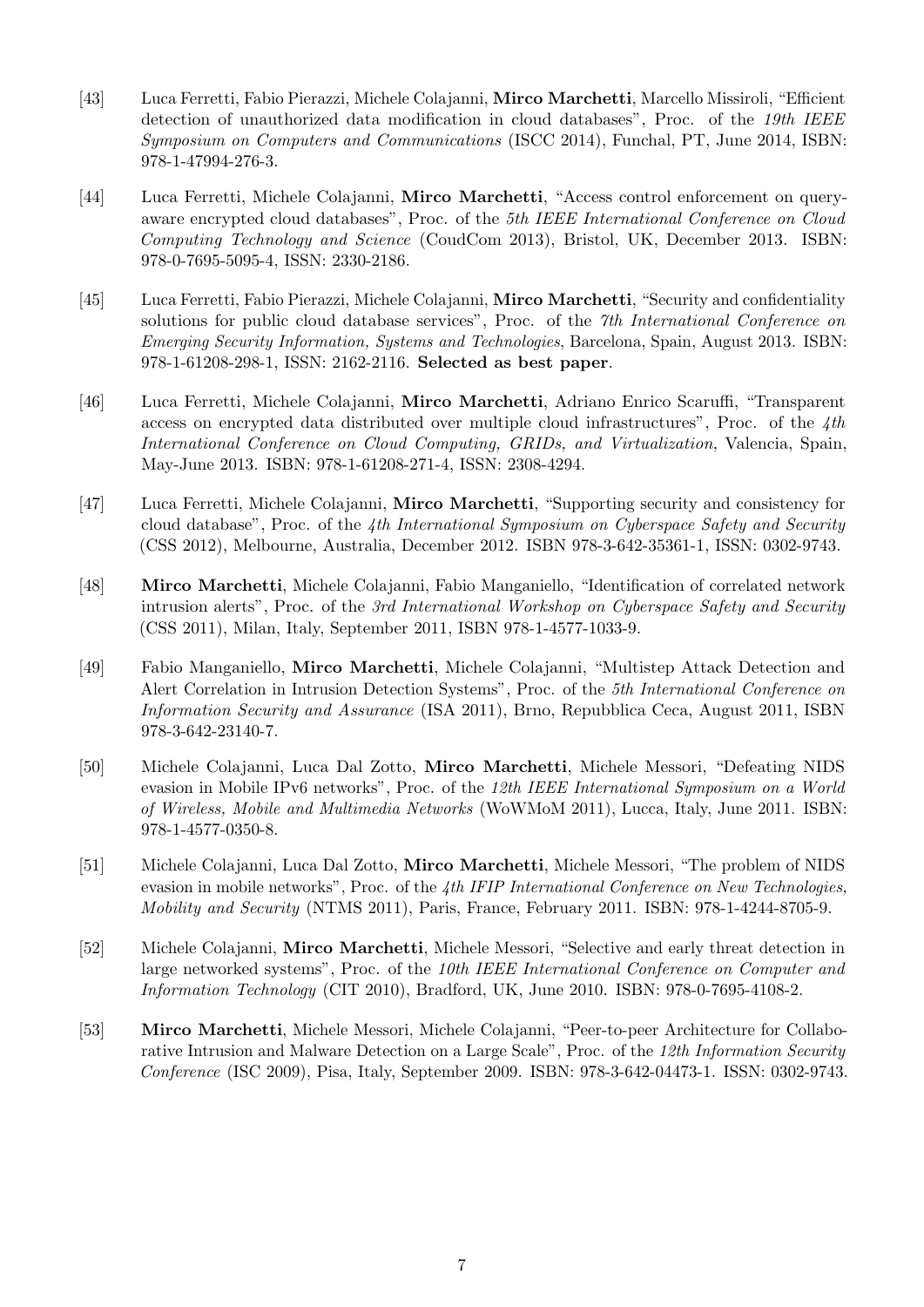- [54] Giorgia Lodi, Leonardo Querzoni, Roberto Baldoni, Mirco Marchetti, Michele Colajanni, Vita Bortnikov, Gregory Chockler, Eliezer Dekel, Gennady Laventman, Alexey Roytman, "Defending financial infrastructures through early warning systems: the intelligence cloud approach", Proc. of the 5th Annual Workshop on Cyber Security and Information Intelligence Research: Cyber Security and Information Intelligence Challenges and Strategies (CSIIRW09), Oak Ridge, TN, USA, April 2009. ISBN: 978-1-60558-518-5.
- [55] Allen Clement, Edmund Wong, Lorenzo Alvisi, Mike Dahlin, Mirco Marchetti, "Making Byzantine Fault Tolerant Systems Tolerate Byzantine Faults", Proc. of the 6th USENIX Symposium on Networked Systems Design and Implementation (NSDI 09), Boston, MA, USA, April 2009. ISBN: 978-1-931971-67-6.
- [56] Harry Li, Allen Clement, Mirco Marchetti, Manos Kapritsos, Luke Robison, Lorenzo Alvisi, Mike Dahlin, "FlightPath: Obedience vs. Choice in Cooperative Services", Proc. of the Usenix Symposium on Operating Systems Desing and Implementation 2008 (OSDI 2008), San Diego, California, December 2008. ISBN: 978-1-931971-65-2.
- [57] Mirco Marchetti, Michele Colajanni, "Adaptive traffic filtering for efficient and secure IPmobility", Proc. of the 4th ACM International Workshop on QoS and Security for Wireless Networking (Q2SWinet 2008), Vancouver, British Columbia, Canada, October 2008. ISBN 978-1-60558-237-5.
- [58] Allen Clement, Mirco Marchetti, Edmund Wong, Lorenzo Alvisi, Mike Dahlin, "BFT: The time is now", Proc. of Large-scale Distributed Systems and Middelware (LADIS 2008), Newark, NY, USA, September 2008. ISBN: 978-1-60558-296-2.
- [59] Michele Colajanni, Daniele Gozzi, Mirco Marchetti, "Collaborative architecture for malware detection and analysis", Proc. of the IFIP 23rd International Information Security Conference (SEC 2008), Milano, Italy, September 2008. ISBN: 978-0-387-09698-8.
- [60] Michele Colajanni, Daniele Gozzi, Mirco Marchetti, "Selective alerts for the run-time protection of distributed systems", Proc. of the Ninth International Conference on Data Mining, Protection, Detection and other Security Technologies (DATAMINING 2008), Cadiz, Spain, May 2008. ISBN: 978-1-84564-110-8. ISSN: 1743-3517.
- [61] Michele Colajanni, Daniele Gozzi, Mirco Marchetti, "Enhancing interoperability and stateful analysis of cooperative network intrusion detection systems", Proc. of the ACM/IEEE Symposium on Architectures for Networking and Communication Systems (ACM/IEEE ANCS 2007), Orlando, FL, USA, December 2007. ISBN: 978-1-59593-945-6.
- [62] Mauro Andreolini, Sara Casolari, Michele Colajanni, Mirco Marchetti, "Dynamic load balancing for network intrusion detection systems based on distributed architectures", Proc. of the 6th IEEE International Symposium on Network Computing and Applications (IEEE NCA07), Cambridge, MA, USA, July 2007. ISBN: 978-0-76952-922-6.
- <span id="page-7-0"></span>[63] Michele Colajanni, Mirco Marchetti, "A Parallel Architecture for Stateful Intrusion Detection in High Traffic Networks", Proc. of the IEEE/IST Workshop on Monitoring, Attack Detection and Mitigation (MonAM 2006), Tubingen, Germany, September 2006. ISBN 3-937201-02-5. ISSN 1862-7803. Selected as best paper.

#### Italian conferences

[64] Michele Colajanni, Mirco Marchetti, Andrea Balboni, "Analisi temporale di sorgenti informative eterogenee", Atti del Cyber Defense Symposium 2015, Chiavari, Italia, maggio 2015.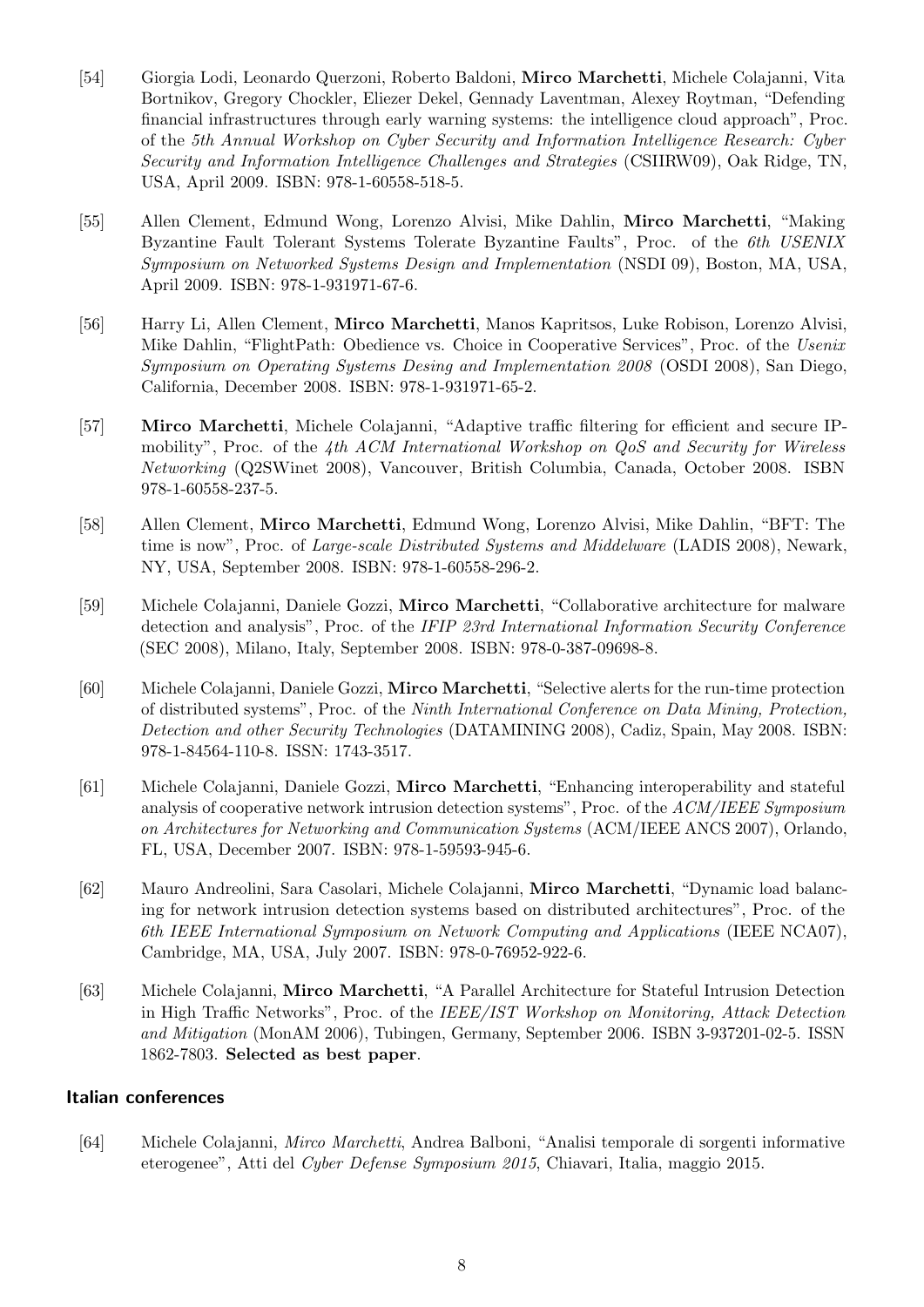[65] Saverio Verrascina, Daniele Gozzi, Mirco Marchetti, "Architettura collaborativa per la rilevazione e l'analisi di malware", Atti del 5to convegno Net & System Security (NSS 2007), Pisa, Italia, settembre 2007.

#### Italian book chapters

- [66] Michele Colajanni, Mirco Marchetti, "Cyber attacks and defenses: current capabilities and future trends", Chapter in the book Technology and International Relations, Edward Elgar Publishing, 2021. ISBN: 9781788976060.
- [67] Michele Colajanni, Mirco Marchetti, "Cyber security di Smart Road e veicoli a guida automatica", Capitolo nel libro Guida autonoma e smart roads, curato da Luigi Cannarini, Domenico Crocco, Massimo Marciani, Mario Nobile, Saverio Palchetti, edito da DEI, giugno 2019. ISBN: 9788849647013.
- [68] Mirco Marchetti, Michele Colajanni, "La sicurezza del sistema informatico alla guida del veicolo", Chapter in the book Smart roads e driverless cars: tra diritto, tecnologie, etica pubblica, curato da Simone Scagliarini, edito da Giappichelli, marzo 2019. ISBN: 9788892119956.
- [69] Saverio Verrascina, Daniele Gozzi, Mirco Marchetti, "Architettura collaborativa per la rilevazione e l'analisi di malware", Atti del 5to convegno Net & System Security (NSS 2007), Pisa, Italia, settembre 2007.

### Theses

- [70] Mirco Marchetti,"Distributed architectures and algorithms for network security", PhD. Thesis, International Doctorate School in Information and Communication Technologies – Computer Engineering and Science, University of Modena and Reggio Emilia, February 2009.
- [71] **Mirco Marchetti**, "Stateful network intrusion detection su link ad alta velocità", tesi di Laurea Specialistica in Ingegneria Informatica presso l'Università di Modena e Reggio Emilia, dicembre 2005.
- [72] Mirco Marchetti, "Firewalling mediante router Cisco e iptables", tesi di Laurea in Ingegneria Informatica presso l'Università di Modena e Reggio Emilia, dicembre 2003.

# Research activities

### Biliometric indexes

Bibliometric indexes according to Google Scholar, as of July 7th 2021:

| Citations number | 1926 |
|------------------|------|
| h-index          | 23   |
| $i10$ -index     | つら   |

Please refer to the Google Scholar profile of Mirco Marchetti for updated bibliometric indexes: [https://scholar.google.it/citations?user=UdOISqYAAAAJ.](https://scholar.google.it/citations?user=UdOISqYAAAAJ)

Bibliometric indexes according to Scopus, as of July 7th 2021:

| Citations number | 916 |
|------------------|-----|
| h-index          | 16  |
| Documents        | 62  |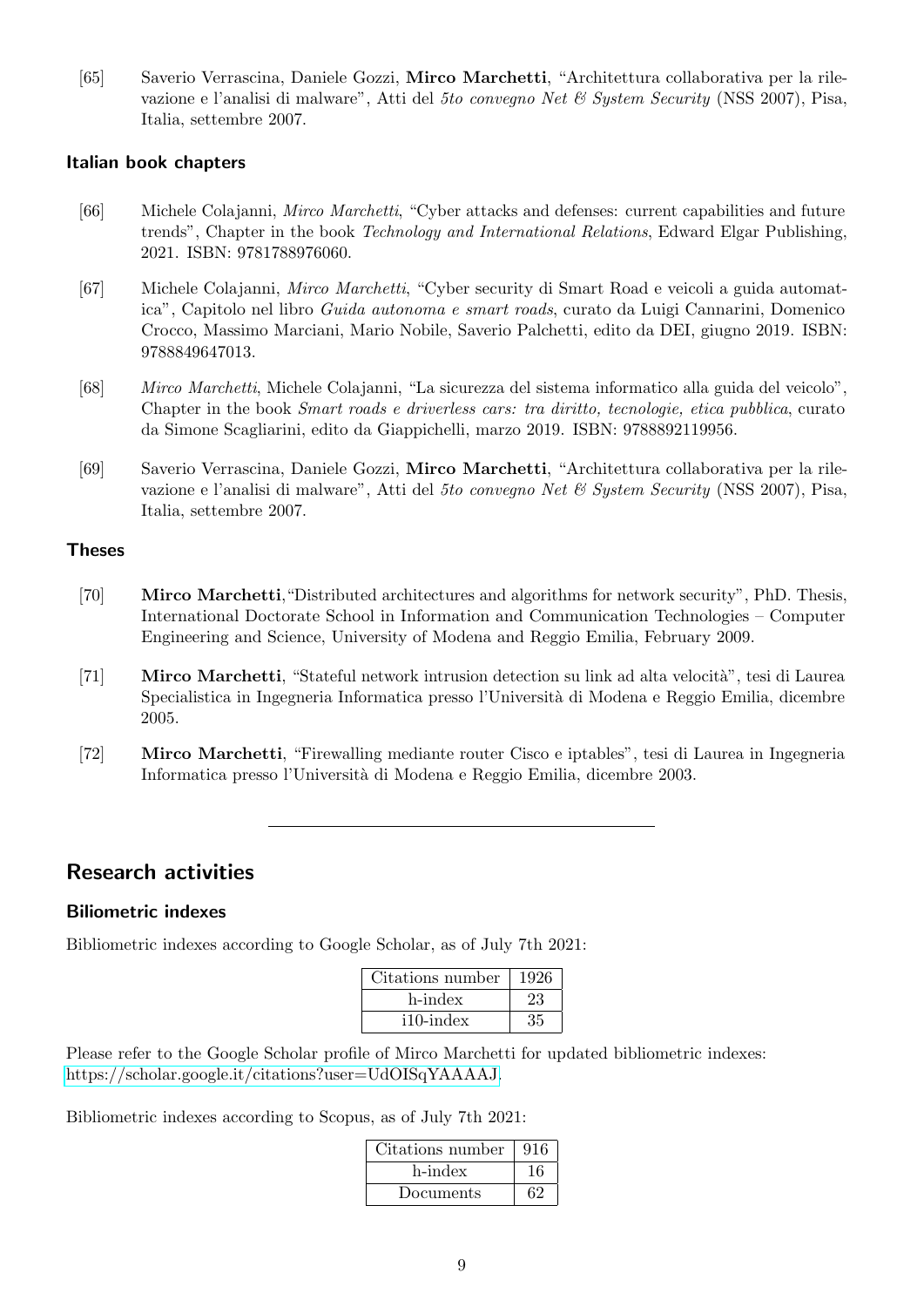Please refer to the Scopus profile of Mirco Marchetti for updated bibliometric indexes: [https://www.scopus.com/authid/detail.uri?authorId=24462527900.](https://www.scopus.com/authid/detail.uri?authorId=24462527900)

## Research topics

Mirco Marchetti's research activities relates to the following topics:

- distributed fault-tolerant systems;
- distributed systems security;
- security for Cloud systems;
- security analytics;
- automotive cybersecurity.

Each research topic lead to the publication of innovative results in peer-reviewed international conferences and journals. In many cases Mirco Marchetti contributed to the development of prototypes and systems used as demonstrators and for the evaluation of performance, reliability and security.

# Honors and awards

# Featured article

02/2014 The paper: Luca Ferretti, Michele Colajanni, **Mirco Marchetti**, "Distributed, concurrent, and independent access to encrypted cloud databases" [\[19\]](#page-3-0) has been selected as Spotlight Paper by the international journal IEEE Transactions on Parallel and Distributed Systems.

### Best paper awards

- 07/2013 Best Paper Award at the International Conference on Emerging Security Information, Systems and Technologies [\[45\]](#page-6-0) for the paper: Luca Ferretti, Fabio Pierazzi, Michele Colajanni, Mirco Marchetti, "Security and confidentiality solutions for public cloud database services".
- 09/2006 Best Paper Award at the IEEE/IST Workshop on Monitoring, Attack Detection and Mit-igation [\[63\]](#page-7-0) for the paper: Michele Colajanni, Mirco Marchetti, "A Parallel Architecture for Stateful Intrusion Detection in High Traffic Networks".

### **Honors**

01/2006 Winner of a 3-years Scholarship at the International Doctorate School in Information and Communication Technologies, organized by the Department of Information Engineering of the University of Modena and Reggio Emilia.

# Service to the scientific community

### Organization of international conferences

NCA 2021 Financial Chair of The 20th IEEE International Symposium on Network Computing and Applications (NCA 2021), November 2021, Cambridge, MA, USA. ITASec 2021 Session Organizer of the session Automotive/Smart-mobility cybersecurity within the Italian Conference on Cybersecurity (ITASEC 2021) April 2021, online.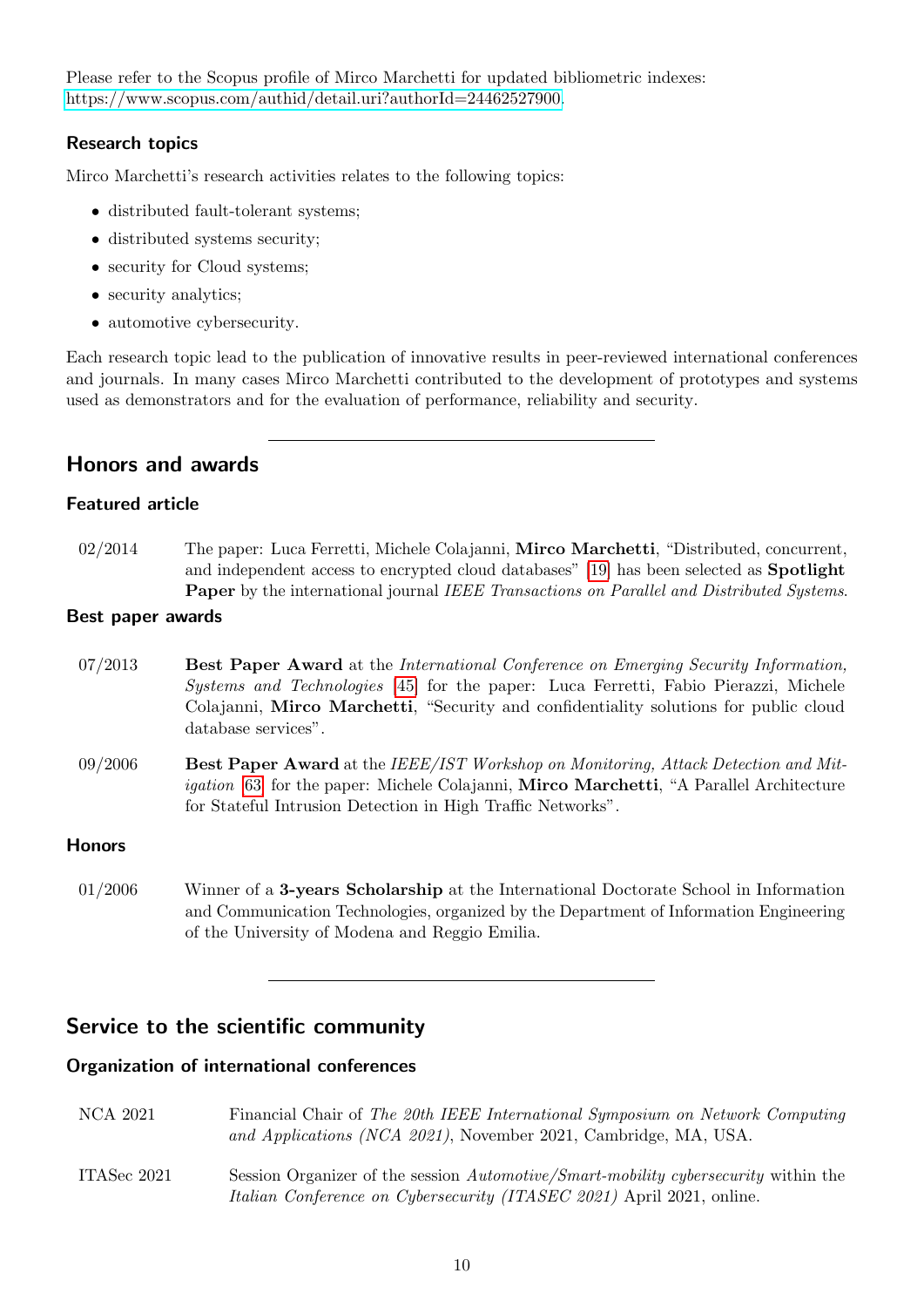| <b>NCA 2017</b>   | Technologies and Cyber-Systems, November 2017, Barcelona, Spain.<br>Financial Chair of The 16th IEEE International Symposium on Network Computing<br>and Applications (NCA 2017), October 2017, Cambridge, MA, USA. |
|-------------------|---------------------------------------------------------------------------------------------------------------------------------------------------------------------------------------------------------------------|
| <b>CYBER 2017</b> | Chair and organizer of the special track "CYPHY: Security Issues and Solutions"<br>for Cyber-Physical Systems" of The Second International Conference on Cyber-                                                     |
| <b>SIW 2018</b>   | Workshop chair of the <i>IEEE International Smart Industries Workshop</i> , co-located<br>with: The 4th IEEE International Conference on Smart Computing (SMARTCOMP)<br>$2018$ ) June 2018, Taormina, Italy.        |
| <b>NCA 2018</b>   | Program Chair e Financial Chair of The 17th IEEE International Symposium on<br><i>Network Computing and Applications (NCA 2018)</i> , November 2018, Cambridge, MA,<br>USA.                                         |
| HotOS 2019        | General Chair of The 17th Workshop on Hot Topics in Operating Systems (HOTOS)<br>$XVII$ , May 2019, Bertinoro, Italy.                                                                                               |
| <b>NCA 2019</b>   | Program Chair e Financial Chair of The 18th IEEE International Symposium on<br><i>Network Computing and Applications (NCA 2019)</i> , September 2019, Cambridge, MA,<br>USA.                                        |
| <b>NCA 2020</b>   | Program Chair e Financial Chair of The 19th IEEE International Symposium on<br><i>Network Computing and Applications (NCA 2020)</i> , November 2020, Cambridge, MA,<br>USA.                                         |

# NTMS 2011 Session "SEC III: Privacy", within the The Fourth IFIP International Conference on New Technologies, Mobility and Security, February 2011, Paris, France.

# Program committee member

| <b>NCA 2021</b>   | The 20th IEEE International Symposium on Network Computing and Applications<br>$(NCA 2021)$ , November 2021, Cambridge, MA, USA.  |
|-------------------|-----------------------------------------------------------------------------------------------------------------------------------|
| ITASec 2021       | <i>Italian Conference on Cybersecurity (ITASEC 2021)</i> April 2021, online.                                                      |
| NCA 2020          | The 19th IEEE International Symposium on Network Computing and Applications<br>$(NCA 2020)$ , November 2020, Cambridge, MA, USA.  |
| TrustCom 2020     | The 19th IEEE International Conference on Trust, Security and Privacy in Computing<br>and Communications.                         |
| <b>DLS</b> 2020   | 3rd Deep Learning and Security Workshop.                                                                                          |
| SMARTCOMP<br>2019 | 5rd IEEE International Conference on Smart Computing.                                                                             |
| <b>NCA 2019</b>   | The 18th IEEE International Symposium on Network Computing and Applications<br>$(NCA 2019)$ , September 2019, Cambridge, MA, USA. |
| <b>SODA 2019</b>  | 30th ACM-SIAM Symposium on Discrete Algorithms.                                                                                   |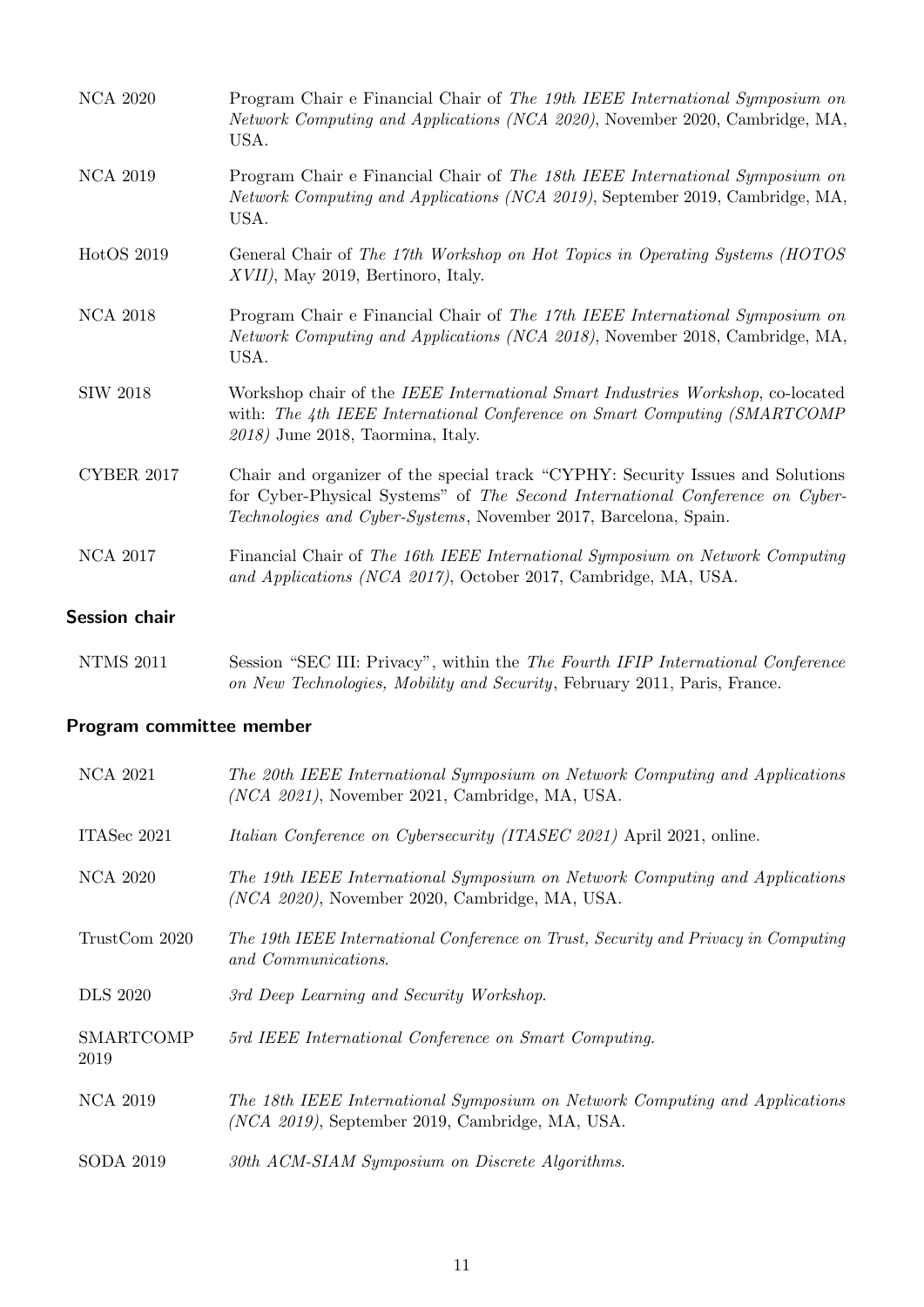| SMARTCOMP<br>2018 | 4rd IEEE International Conference on Smart Computing.                                                                                                        |
|-------------------|--------------------------------------------------------------------------------------------------------------------------------------------------------------|
| <b>NCA 2018</b>   | The 17th IEEE International Symposium on Network Computing and Applications<br>(NCA 2018), November 2018, Cambridge, MA, USA.                                |
| <b>ICOIN 2018</b> | The 32nd International Conference on Information Networking, January 10-12 2018,<br>Chiang Mai, Thailand.                                                    |
| ICCISN 2018       | 2018 International Conference on Computer Intelligent Systems & Networking, Jan-<br>uary 3-5 2018, Hammamet, Tunisia.                                        |
| EscarEurope 2017  | Escar Europe 2017.                                                                                                                                           |
| SpaCSS 2017       | The 10th International Conference on Security, Privacy and Anonymity in Computa-<br>tion, Communication and Storage.                                         |
| SMARTCOMP<br>2017 | 3rd IEEE International Conference on Smart Computing.                                                                                                        |
| EUROSEC 2017      | 10th European Workshop on Systems Security.                                                                                                                  |
| IFIPSEC 2017      | 32nd International Conference on ICT Systems Security and Privacy Protection.                                                                                |
| CYBER 2017        | The Second International Conference on Cyber-Technologies and Cyber-Systems,<br>November 12-16 2017, Barcelona, Spain.                                       |
| <b>NCA 2017</b>   | The 16th IEEE International Symposium on Network Computing and Applications<br>$(NCA 2017)$ , October 2017, Cambridge, MA, USA.                              |
| <b>SCC 2017</b>   | Third IEEE International Workshop on Sensors and Smart Cities, May 29-31 2017,<br>Hong Kong.                                                                 |
| ITASEC 2017       | First Italian Conference on Cybersecurity, January 17-20 2017, Venice, Italy.                                                                                |
| ICOSST 2016       | The 10th IEEE International Conference on Open Source Systems and Technologies,<br>December 15-17 2016, Lahore, Pakistan.                                    |
| SpaCSS 2016       | The 9th International Conference on Security, Privacy and Anonymity in Computa-<br>tion, Communication and Storage, November 16-18 2016, Zhangjiajie, China. |
| ICACON 2015       | The 3rd International IBM Cloud Academy Conference, May 21-23 2015, Budapest,<br>Hungary.                                                                    |
| <b>CSE 2011</b>   | The 14th IEEE International Conference on Computational Science and Engineering,<br>August 24-26 2011, Dalian, China.                                        |
| <b>CIS 2009</b>   | The 2009 International Conference on Computational Intelligence and Security,<br>December 11-14 2009, Beijing, China.                                        |

# Reviewer for international journals

- 2017 IEEE Transactions on Information Forensics and Security (TIFS).
- 2017 Elsevier Information Sciences.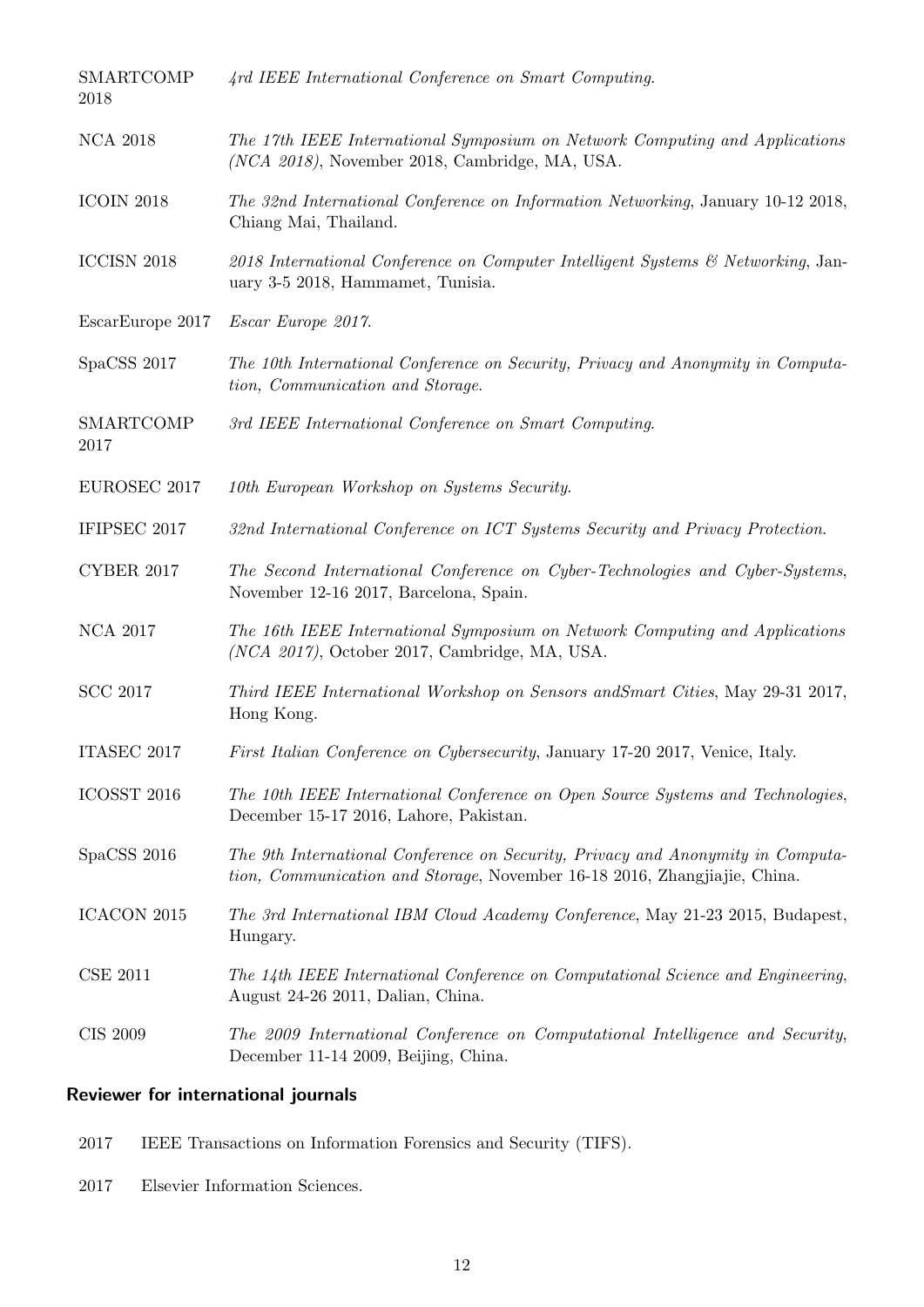- 2017 IEEE Communications Magazine.
- 2017 IEEE Transactions on Service Computing (TSC).
- 2016 IEEE Transactions on Service Computing (TSC).
- 2016 Entropy, MDPI.
- 2015 Elsevier international journal on Expert Systems with Applications.
- 2015 Hindawi The Scientific World Journal (TSWJ).
- 2014 IEEE Transactions on Cloud Computing (TCC).
- 2014 Springer Multimedia tools and applications (MTAP).
- 2013 IEEE Transactions on Parallel and Distributed Systems (TPDS).
- 2012 IEEE Transactions on Parallel and Distributed Systems (TPDS).
- 2008 Security and Communication Networks, Wiley.

#### Reviewer for international conferences

- 2017 NATO International Conference on Cyber Conflicts (CyCon 2017), May 31-June 2 2017, Tallin, Estonia.
- 2017 Third IEEE International Workshop on Sensors andSmart Cities, May 29-31 2017, Hong Kong.
- 2017 IEEE International Conference on Communications (ICC'17), May 21-25 2017, Paris, France.
- 2017 International Conference on Computing, Networking and Communications (ICNC 2017), January 26-29 2017, Silicon Valley, USA.
- 2017 The First Italian Conference on Cyber Security (ITASEC 2017), January 17-20 2017, Venice, Italy.
- 2016 The 10th IEEE International Conference on Open Source Systems and Technologies (ICOSST 2016), December 15-17 2016, Lahore, Pakistan.
- 2016 The 8th IEEE International Conference on Cloud Computing Technology and Science (CloudCom 2016), December 12-15 2016, Luxemburg.
- 2016 The 9th International Conference on Security, Privacy and Anonymity in Computation, Communication and Storage (SpaCSS 2016), November 16-18 2016, Zhangjiajie, China.
- 2016 The 8th IEEE International Conference on Cyber-enabled distributed computing and knowledge discovery (CyberC 2016), October 13-14 2016, Chengdu, China.
- 2016 NATO International Conference on Cyber Conflicts (CyCon 2016), June 2016, Tallin, Estonia.
- 2015 The 3rd International IBM Cloud Academy Conference (ICACON 2015), May 21-23 2015, Budapest, Hungary.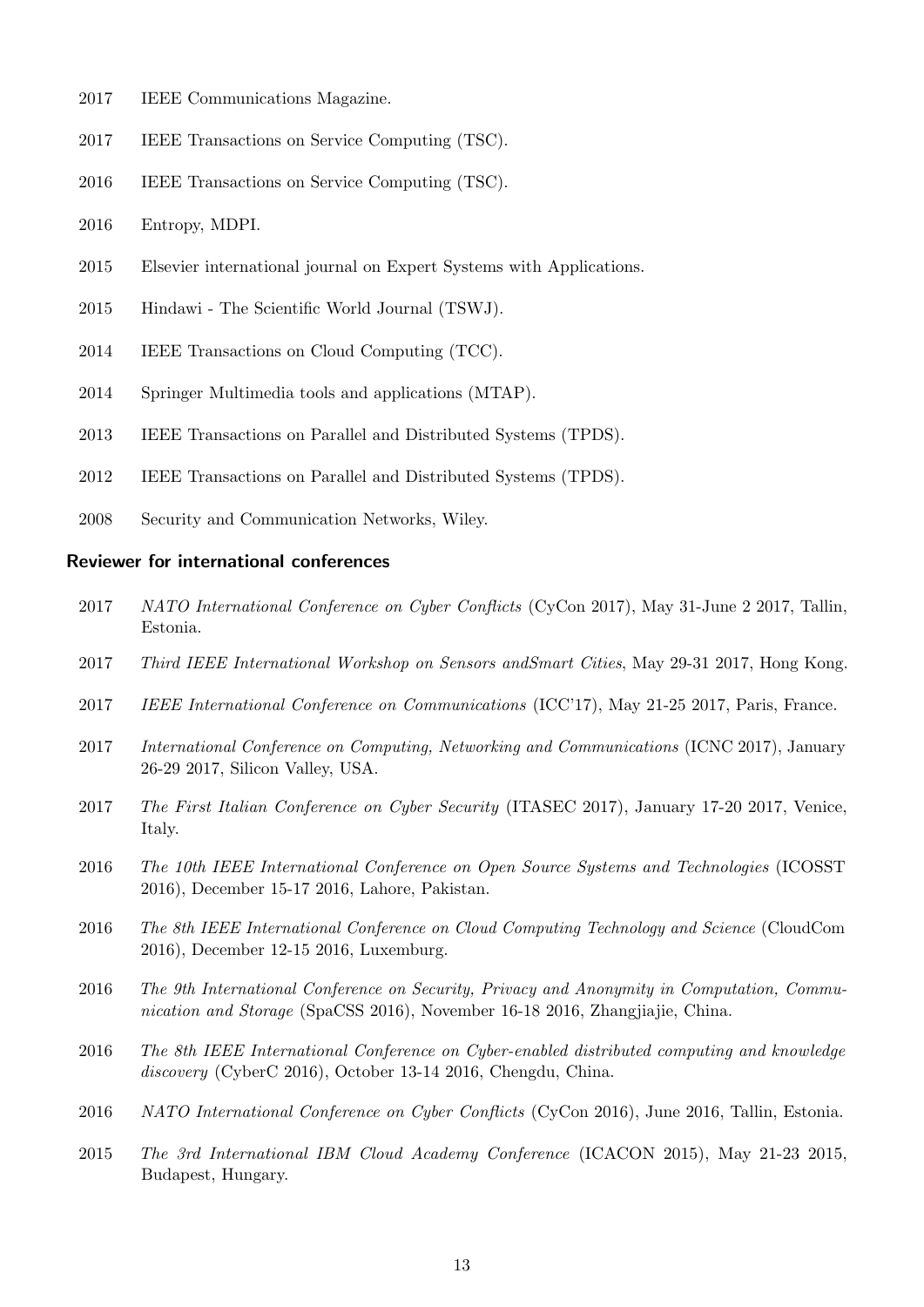- 2015 Third International Symposium on Women in Computing and Informatics (WCI-2015), August 10-13 2015, Kerala, India.
- 2012 The 1st IEEE Workshop on Mobile Consumer Health Care Networks, Systems and Services (MobiCHess-2012), June 10-15 2012, Ottawa, Canada.
- 2011 The 14th IEEE International Conference on Computational Science and Engineering (CSE-2011), August 24-26 2011, Dalian, China.
- 2010 ACM Sigmetrics 2010, June 14-18 2010, New York, NY, USA.
- 2009 The 2009 International Conference on Computational Intelligence and Security (CIS'09), December 11-14 2009, Beijing, China.
- 2008 The 2008 IEEE/WIC/ACM International Conference on Web Intelligence and Intelligent Agent Technology (WI'08), December 9-12 2008, Sydney, Australia.
- 2008 ACM Sigmetrics 2008, June 02-06 2008, Annapolis, MD, USA.
- 2008 The IEEE 22nd International Conference on Advanced Information Networking and Applications (AINA 2008), March 25-28 2008, Okinawa, Japan.
- 2007 The 4th International Conference on Ubiquitous Intelligence and Computing (UIC-07), July 11-13 2007, Hong Kong, China.
- 2006 ACM/IFIP/USENIX 7th International Middleware Conference (MIDDLEWARE 2006), November 27-December 1 2006, Melbourne, Australia.

# Talks and seminars

### Invited seminars

| Tel Aviv<br>University               | Seminar "CRIS research activities on information security" at the <i>Blavatnik Inter-</i><br>disciplinary Cyber Research Center (ICRC) of the Tel Aviv University, Israel, on<br>January 27th, 2016.                                                               |
|--------------------------------------|--------------------------------------------------------------------------------------------------------------------------------------------------------------------------------------------------------------------------------------------------------------------|
| Università di San<br>Marino          | Seminar (italian language) "Sicurezza informatica: analisi dei rischi e difese" within<br>the course <i>Diritto penale e Sicurezza Informatica</i> organized by the Department of<br>Economy, Science and Law of the University of San Marino on October 17, 2015. |
| Università di San<br>Marino          | Seminar (in italian) "Gli attacchi informatici: tecniche e dimostrazioni" within the<br>course La criminalità informatica organized by the University Center of Education<br>on Security (CUFS) of the University of San Marino on December 9th, 2015              |
| Centro<br>Intelligence<br>Interforze | Seminar (in italian) "SQL Injection" for the Reparto Informazioni e Sicurezza of the<br>Centro Intelligence Interforze (RIS-CII) of the Italian Armed Forces on December<br>2011                                                                                   |
| Università di San<br>Marino          | Seminar (in italian) "Gli attacchi informatici: tecniche e dimostrazioni" within the<br>course La criminalità informatica organized by the University Center of Education<br>on Security (CUFS) of the University of San Marino on February 19th, 2011             |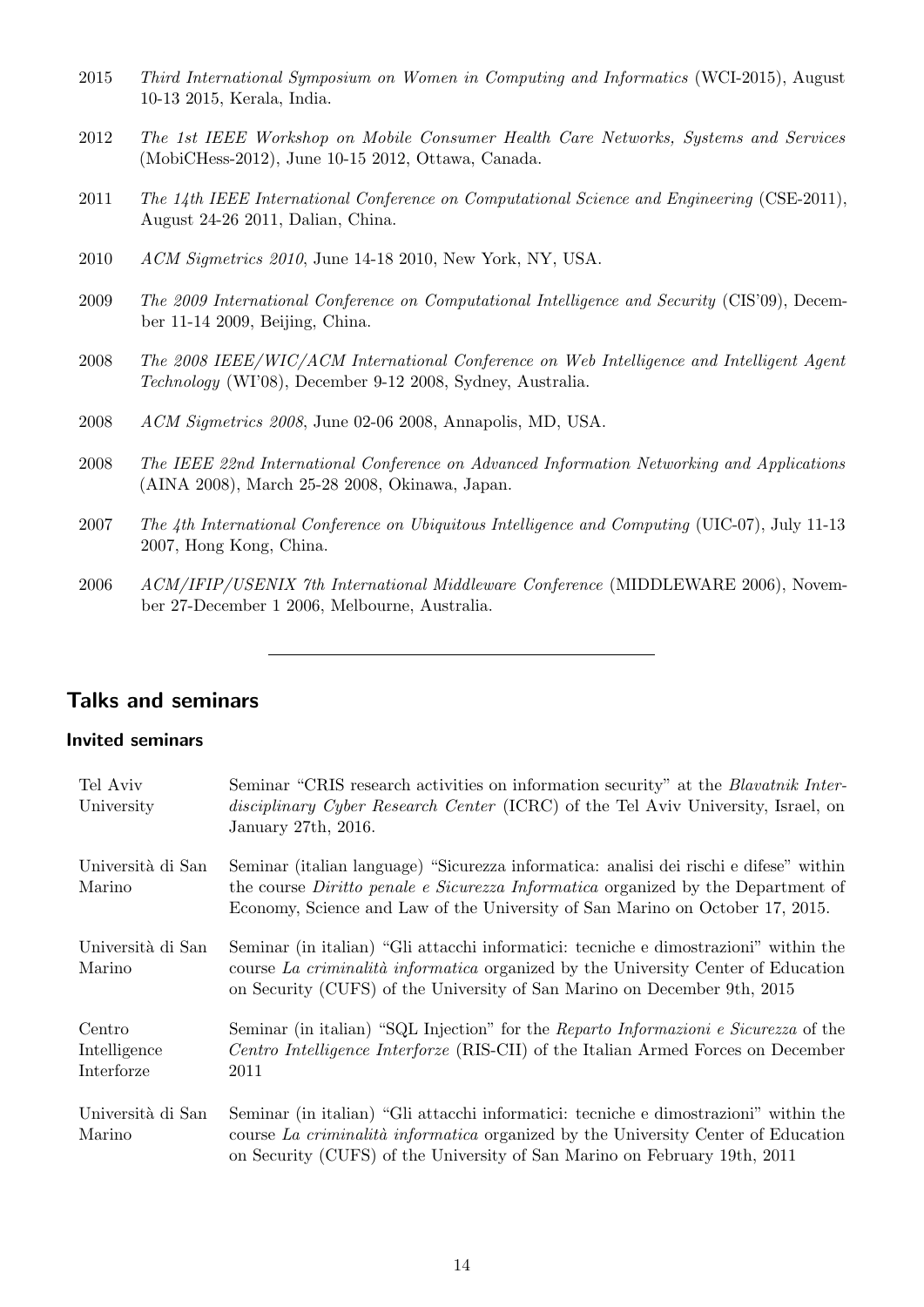| University of<br>Texas at Austin | Seminar "Enhancing interoperability and stateful analysis of cooperative network<br>intrusion detection systems" at the Department of Computer Science of the University<br>of Texas at Austin in December 2007.                                                                 |
|----------------------------------|----------------------------------------------------------------------------------------------------------------------------------------------------------------------------------------------------------------------------------------------------------------------------------|
| <b>Invited talks</b>             |                                                                                                                                                                                                                                                                                  |
| CyberWeek 2016                   | CyberWeek - Italy-Israel Workshop, June 21 2016, Tel Aviv, Israel. Talk title:<br>"Detecting cyberattacks to in-vehicle networks".                                                                                                                                               |
| Oil&Gas iQ 2015                  | Cyber Security for energy and utilities, September 28-30 2015, Amsterdam, Nether-<br>lands. Talk title: "Advanced Persistent Threats: The Next Generation Threat" and<br>participation to the panel "Cyber Protection for the Future by Exploring Resilience<br>and Redundancy". |
| Cyber Defense<br>2015            | Cyber Defence Symposium, May 13th-14th 2015, Chiavari, Italy. Talk title (in italian):<br>"Framework per l'analisi temporale di sorgenti informative eterogenee".                                                                                                                |
| eCRIME 2015                      | The economic impact of cybercrime, January 19-20 2015, Rome, Italy. Talk title:<br>"Temporal and semantic analysis of large open sources – the SNAPSHOT".                                                                                                                        |
| <b>Talks</b>                     |                                                                                                                                                                                                                                                                                  |
| <b>RTSI 2016</b>                 | 2nd IEEE International Forum on Research and Technologies for Society and Industry,<br>September 2016, Bologna, Italy. Talk title: "Evaluation of entropy-based anomaly<br>detection applied to in-vehicle networks".                                                            |
| $CyCon$ 2016                     | 8th NATO International Conference on Cyber Conflicts, June 2016, Tallin, Estonia.<br>Talk title: "Countering Advanced Persistent Threats through security intelligence<br>and big data analytics".                                                                               |
| CSCloud 2015                     | 2nd IEEE International Conference on Cyber Security and Cloud Computing, Novem-<br>ber 2015, New York, USA. Talk title: "Enforcing correct behavior without trust in<br>cloud key-value databases".                                                                              |
| $CyCon$ 2015                     | 7th NATO International Conference on Cyber Conflicts, 26-29 May 2015, Tallin,<br>Estonia. Talk title: "Supporting sense-making and decision-making through time<br>evolution analysis of open sources".                                                                          |
| <b>CSS 2011</b>                  | 3rd International Workshop on Cyberspace Safety and Security, September 2011,<br>Milan, Italy. Talk title: "Identification of correlated network intrusion alerts".                                                                                                              |
| WoWMoM 2011                      | 12th IEEE International Symposium on a World of Wireless, Mobile and Multimedia<br><i>Networks</i> , June 2011, Lucca, Italy. Talk title: "Defeating NIDS evasion in Mobile<br>IPv6 networks".                                                                                   |
| <b>NTMS 2011</b>                 | 4th IFIP International Conference on New Technologies, Mobility and Security,<br>February 2011 Paris, France. Talk title: "The problem of NIDS evasion in mobile<br>networks".                                                                                                   |
| <b>ISC 2009</b>                  | 12th Information Security Conference, Pisa, Italy, September 2009. Talk title: "Peer-<br>to-peer Architecture for Collaborative Intrusion and Malware Detection on a Large<br>Scale".                                                                                            |
| Q2SWinet 2008                    | 4th ACM International Workshop on QoS and Security for Wireless Networking,<br>October 2008, Vancouver, British Columbia, Canada. Talk title: "Adaptive traffic<br>filtering for efficient and secure IP-mobility"                                                               |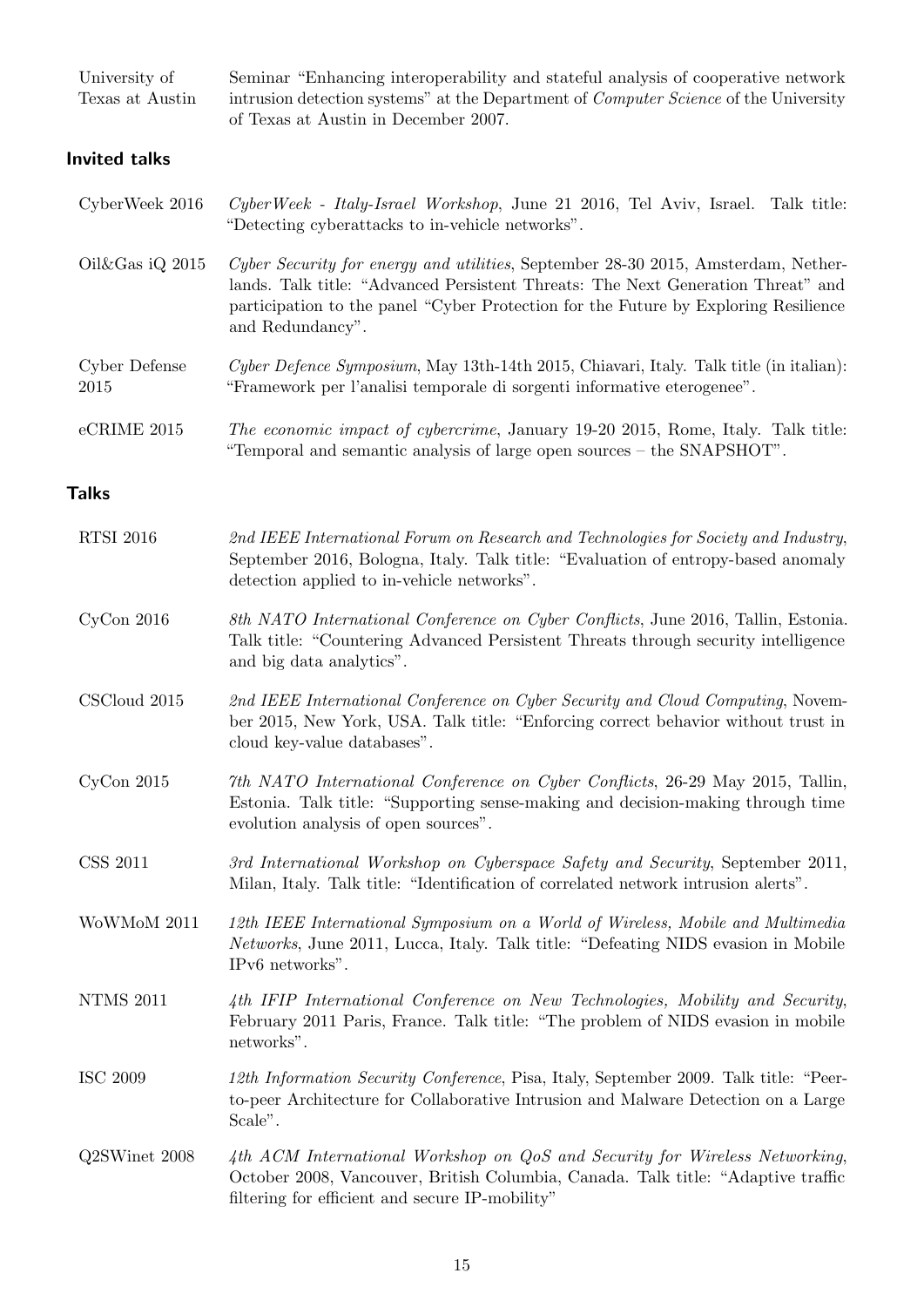| <b>SEC 2008</b>  | IFIP 23rd International Information Security Conference, September 2008, Milano,<br>Italy. Talk title: "Collaborative architecture for malware detection and analysis".                                                                            |
|------------------|----------------------------------------------------------------------------------------------------------------------------------------------------------------------------------------------------------------------------------------------------|
| <b>ANCS 2007</b> | ACM/IEEE Symposium on Architectures for Networking and Communication Sys-<br><i>tems</i> , December 2007, Orlando, FL, USA. Talk title: "Enhancing interoperability"<br>and stateful analysis of cooperative network intrusion detection systems". |
| NCA 2007         | 6th IEEE International Symposium on Network Computing and Applications, July<br>2007, Cambridge, MA, USA. Talk title: "Dynamic load balancing for network"<br>intrusion detection systems based on distributed architectures".                     |
| Mon $AM$ 2006    | IEEE/IST Workshop on Monitoring, Attack Detection and Mitigation, September<br>2006, Tubingen, Germany. Talk title: "A Parallel Architecture for Stateful Intrusion<br>Detection in High Traffic Networks".                                        |

# Research grants

- 2016-2020 Horizon 2020 European project "ASGARD Analysis System for Gathered Raw Data". Within this project Mirco Marchetti is:
	- Vice-representative in the Executive Board;
	- Representative in the Assembly:
	- Task leader of Task 7.2 Intelligence application.
- 2015-2017 Research project "CyberLab Italia-Israele" funded by the Italian Ministry of Foreign Affairs. Within this project Mirco Marchetti is:
	- Leader of research activities in the automotive security field.
- 2015-2017 European research project "EUOF2CEN European On-line Fraud Cyber Centre and Expert Network".
- 2013-2015 European research project "SNAPSHOT A Social Network Analysis Platform for the Support of European and HOmeland Threat prevention strategies". Within this project Mirco Marchetti was:
	- Phase leader of Phase 5 Development of efficient storage and retrieval techniques for large datasets;
	- Phase leader of Phase 17 Models for statistical analysis of time series.
- 2011-2013 Italian project of the Industria 2015 framework, "Nuove tecnologie sicure basate sull'ICT per la distribuzione e la vendita automatizzata di prodotti alimentari italiani sui mercati internazionali" (ITaste).
- 2010-2011 Italian research project within the PRIN framework "Dependable Off-The-Shelf based middleware systems for Large-scale Complex Critical Infrastructures" (DOTS-LCCI).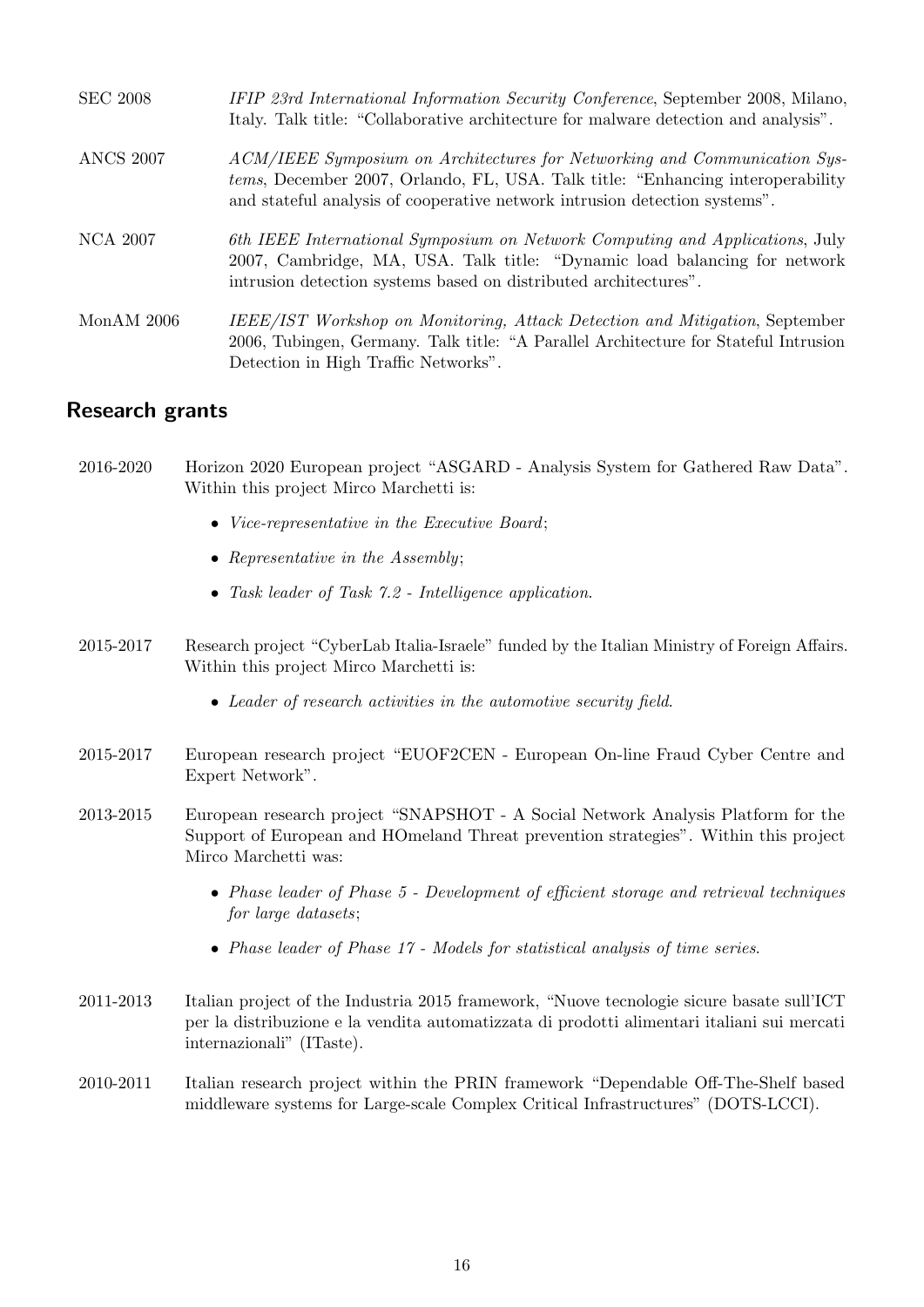- 2008-2011 European research project FP7-ICT-SEC "Communication Middleware for Monitoring Financial Critical Infrastructures" (CoMiFin). Within this project Mirco Marchetti was:
	- Task leader for the task WP2 Requirements definition Security and Trust;
	- Task leader for the task WP3 Framework Distributed architecture.
- 2006-2007 Research project funded by the Regional Department for Research, Industry and Innovation "Interactive and multimodal Web services for mobile users" (SWIMM).
- 2006 Research project funded by the FIRB framework, "Middleware for advanced services over large-scale, wired and wireless distributed services" (WEB-MINDS).

#### Corodination and participation to research groups

- From 01/2009 Participation to the research group lead by Prof. Michele Colajanni, University of Modena and Reggio Emilia
- From 07/2016 Participation to the research group lead by Prof. Avishai Wool, University of Tel Aviv (Israel). Coordination of research activities in the automotive security field.
- 10/2008-02/2011 Participation to the research groups lead by Porf. Roberto Baldoni, University La Sapienza, and by Eliezer Dekel, IBM research, on fields related to security of financial critical infrastructures.
- 11/2007-06/2009 Participation to the research group lead by Prof. Lorenzo Alvisi and Prof. Mike Dahlin, University of Texas at Austin, on themes related to byzantine fault tolerant distributed systems

# Teaching activities

| From<br>2020/2021<br>to $2021/2022$ | Teacher of the course <i>Sicurezza Informatica</i> at the Engineering Department "Enzo"<br>Ferrari" (DIEF) of the University of Modena and Reggio Emilia within the Master's<br>degree course in Computer Engineering.                                                                                  |
|-------------------------------------|---------------------------------------------------------------------------------------------------------------------------------------------------------------------------------------------------------------------------------------------------------------------------------------------------------|
| From<br>2018/2019<br>to $2021/2022$ | Teacher of the course Automotive Cyber Security at the Engineering Department<br>"Enzo Ferrari" (DIEF) of the University of Modena and Reggio Emilia within the<br>Master's degree course in Computer Engineering and withiln the Master's Degree<br>Course Advanced Automotive Electronic Engineering. |
| 2017/2018                           | Teacher of the course <i>Reti di calcolaotri e lab.</i> at the Engineering Department "Enzo"<br>Ferrari" (DIEF) of the University of Modena and Reggio Emilia within the Bachelor's<br>degree course in Computer Engineering.                                                                           |
| From<br>2018/2019<br>to $2020/2021$ | Teacher of the course <i>Protocolli e architetture di rete</i> at the Department of Physics,<br>Informatics and Mathematics (FIM) of the University of Modena and Reggio Emilia<br>within the Bachelor's degree course in Computer Science.                                                             |
| 2017/2018                           | Teacher of the course <i>Protocolli e architetture di rete</i> (6 CFU) at the Department of<br>Physics, Informatics and Mathematics (FIM) of the University of Modena and Reggio<br>Emilia within the Bachelor's degree course in Computer Science.                                                     |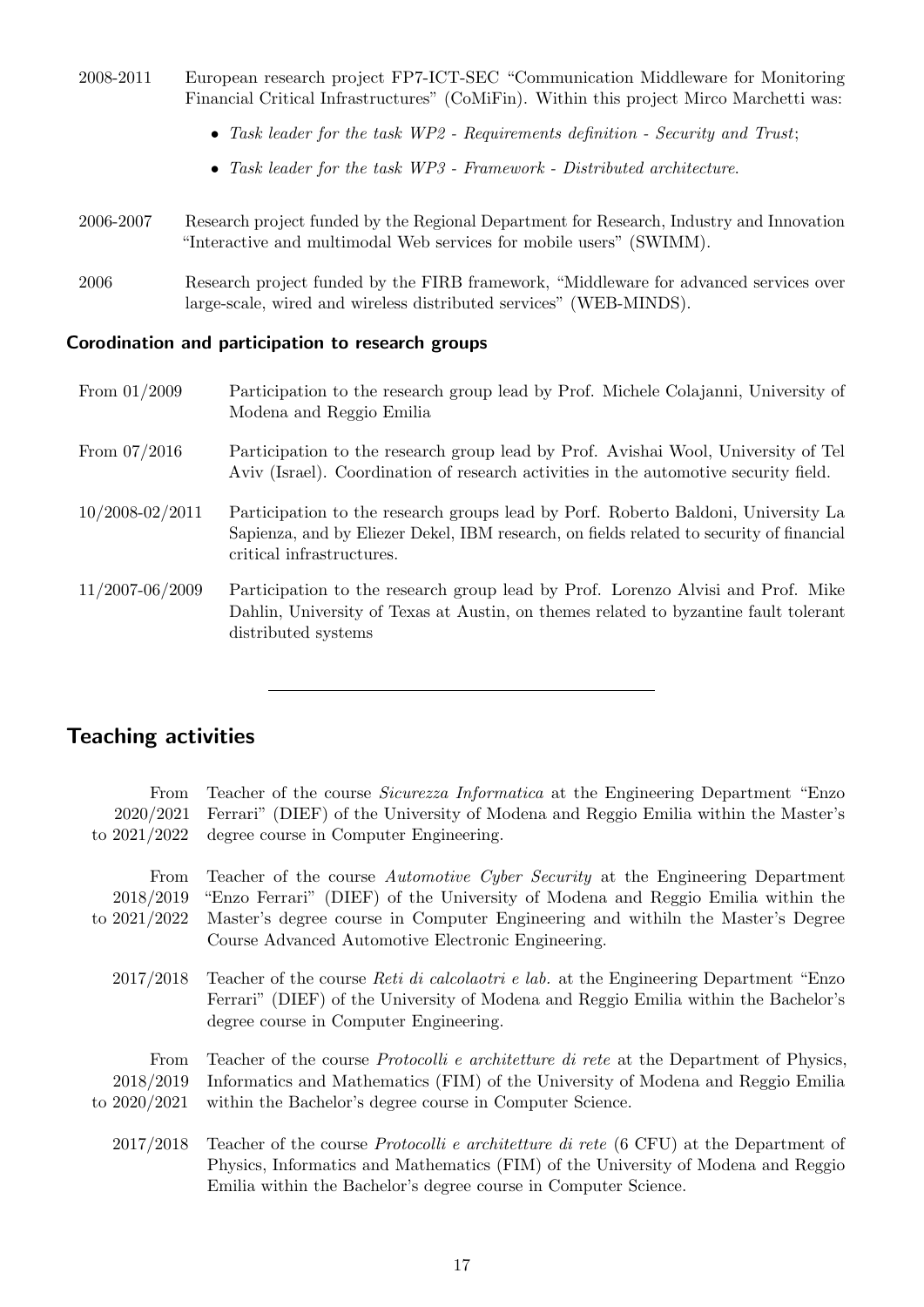| 2016/2017                     | Teacher of the course Reti di calcolatori e lab. (3 CFU) at the Engineering Department<br>"Enzo Ferrari" (DIEF) of the University of Modena and Reggio Emilia within the<br>Bachelor's degree course in Computer Engineering and Science.       |
|-------------------------------|-------------------------------------------------------------------------------------------------------------------------------------------------------------------------------------------------------------------------------------------------|
| From                          | Teacher of the course <i>Internet</i> (7 CFU) within the Advanced Course in "Internet-based                                                                                                                                                     |
| 2013-2014                     | systems and services" organized by the University of Modena and Reggio Emilia for the                                                                                                                                                           |
| to 2016-2017                  | Telecommunication School of the Italian Armed Forces at Chiavari.                                                                                                                                                                               |
| From                          | Teacher of the course Architetture per comunicazioni sicure (5 CFU) within the 1st level                                                                                                                                                        |
| 2014-2015                     | Master "Cyber Defence" organized by the University of Modena and Reggio Emilia for                                                                                                                                                              |
| to 2016-2017                  | the Telecommunication School of the Italian Armed Forces at Chiavari.                                                                                                                                                                           |
| 2014-2015                     | Teacher of the course <i>Ethical Hacking e Penetration Test: dalla teoria alla pratica</i> (28)<br>hours) organized by the Scuola Reiss Romoli.                                                                                                 |
| 2013-2014                     | Teacher of the course <i>Sicurezza delle reti</i> (40 hours) within the 1st level Master) "Tecnico<br>di ricerca specializzato nell'uso e progettazione di reti ed ambienti software distribuiti"<br>of the University of Messina, Italy.       |
| From                          | Teacher of the course <i>Computer forensics per systemi Unix/Linux</i> (4 CFU) within the                                                                                                                                                       |
| 2013-2014                     | 1st level Master "Digital Forensics" organized by the University of Modena and Reggio                                                                                                                                                           |
| to 2015-2016                  | Emilia for the Telecommunication School of the Italian Armed Forces at Chiavari.                                                                                                                                                                |
| From                          | Teacher of the course <i>Architetture sicure per reti wired e wireless</i> within the 2nd level                                                                                                                                                 |
| 2011-2012                     | Master "Sicurezza Informatica Disciplina Giuridica" of the University of Modena and                                                                                                                                                             |
| to 2013-2014                  | Reggio Emilia.                                                                                                                                                                                                                                  |
| 2011-2012                     | Teacher of the course <i>Applicazioni</i> basate su tecnologie Web e basi di dati: Vulnerabilità<br>e metodologie per la sicurezza dei sistemi within the Piano di Formazione sulla Sicurezza<br>of the University of Modena and Reggio Emilia. |
| Dal 2009-2010<br>al 2010-2011 | Teacher of the course <i>Sicurezza per sistemi in reti locali</i> within the 2nd level Master<br>"Sicurezza Informatica Disciplina Giuridica" of the University of Modena and Reggio<br>Emilia.                                                 |
| From                          | Teaching assistant for the courses Sicurezza Informatica and Sicurezza Informatica e                                                                                                                                                            |
| 2006-2007                     | Laboratorio within the Master's degree course in Computer Engineering and Science of                                                                                                                                                            |
| to 2016-2017                  | the University of Modena and Reggio Emilia.                                                                                                                                                                                                     |

#### Thesis supervisor

Supervisor of 9 theses of the 1st level Master "Cyber Defence" organized by the University of Modena and Reggio Emilia for the Telecommunication School of the Italian Armed Forces of Chiavari.

Supervisor of 6 theses of the 2nd level Master "Sicurezza Informatica Disciplina Giuridica" of the University of Modena and Reggio Emilia.

Co-supervisor of more than 40 theses related to cybersecurity for the Master's degree course in Computer Enginering and Science.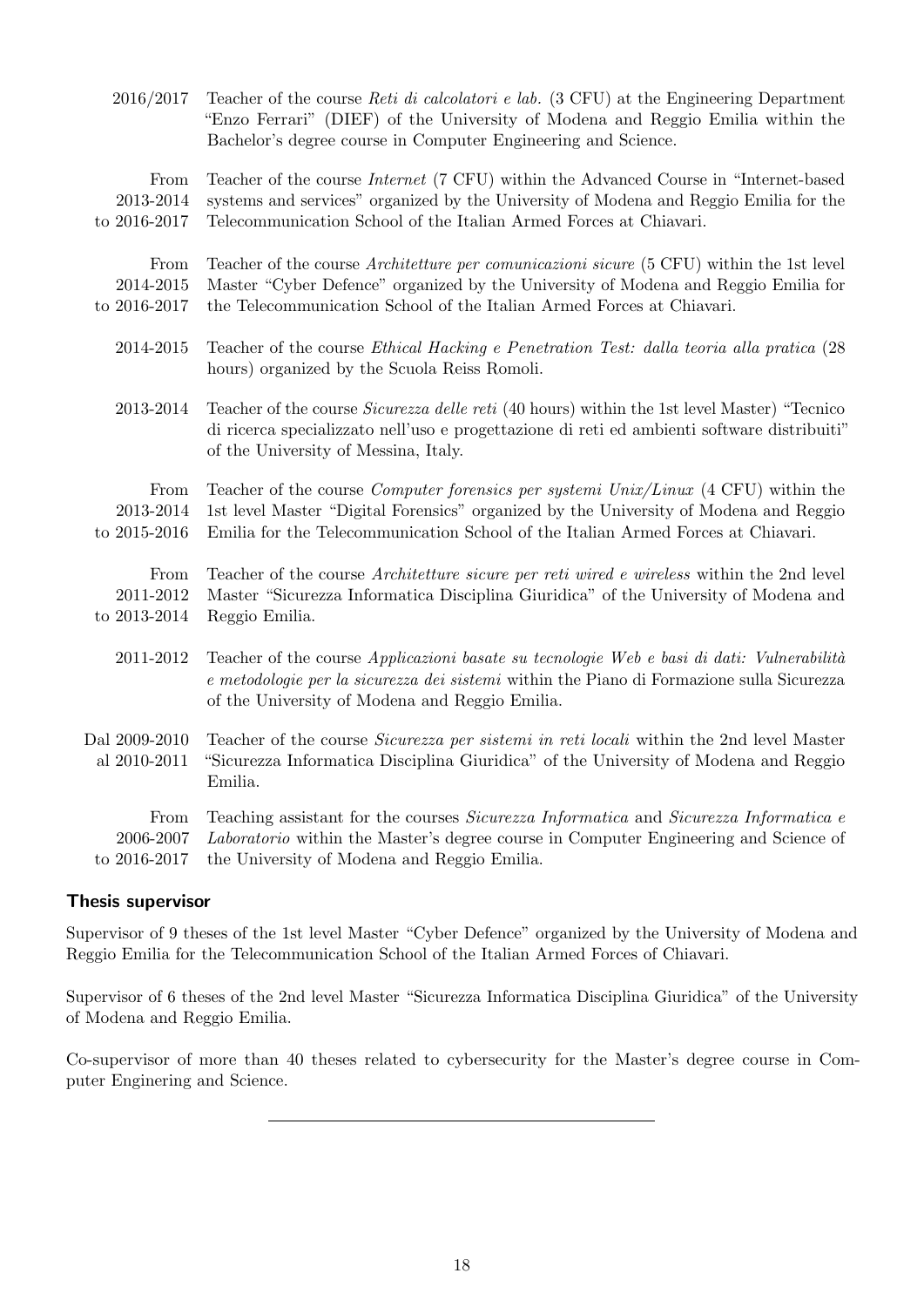# Technology transfer

Results of research in the field of information security led to the delivery of industrial research and professinal training for companies, organization and public administrations.

# Industrial research

| Comune di Modena<br>06/2017                 | Design and execution of Vulnerability Assessments.                                                                                                                                                                                                                                                         |  |  |  |
|---------------------------------------------|------------------------------------------------------------------------------------------------------------------------------------------------------------------------------------------------------------------------------------------------------------------------------------------------------------|--|--|--|
| Accademia Militare di<br>Modena<br>06/2017  | Design and execution of Vulnerability Assessments.                                                                                                                                                                                                                                                         |  |  |  |
| Magneti Marelli S.p.a.<br>$01/2016$ -today  | Design of innovative systems for improving the security of software and networks<br>components of modern vehicles. Part of the project is based on research results<br>presented in the paper [37].<br>Within this project Mirco Marchetti coordinates the research activities of a<br>research assistant. |  |  |  |
| Cryptolab S.r.l.<br>$02/2014 - 08/2015$     | Analysis of the robustness of partially homomorphic encryption algorithms.<br>Within this project Mirco Marchetti led the research activities.                                                                                                                                                             |  |  |  |
| Comune di Modena<br>$01/2013 - 06/2013$     | Design and implementation of intrusion detection systems based on network<br>traffic analysis. Vulnerability assessment of Web applications.                                                                                                                                                               |  |  |  |
| eBilling S.p.a.<br>11/2012-06/2013          | Design and implementation of a performance monitoring system and anomaly<br>detector.                                                                                                                                                                                                                      |  |  |  |
| Expert System S.p.a.<br>$12/2012 - 05/2013$ | Design and implementation of software modules characterized by high security<br>guarantees.                                                                                                                                                                                                                |  |  |  |
| Elsag-Datamat S.p.a.<br>06/2009-12/2010     | Design and implementation of distributed architecture for infosharing and<br>cooperative analysis of security events based on research results published<br>in [53, 52, 22].                                                                                                                               |  |  |  |
| <b>Professional training</b>                |                                                                                                                                                                                                                                                                                                            |  |  |  |

| Granarolo S.p.a.            | Seminar "Threat awareness and management" (in Italian) organized by Gra-                                                                                                                      |
|-----------------------------|-----------------------------------------------------------------------------------------------------------------------------------------------------------------------------------------------|
| 02/2016                     | narolo S.p.a. for staff training (12 hours).                                                                                                                                                  |
| Banca d'Italia              | Staff training related to tools and architectures for Big Data and security                                                                                                                   |
| 10/2015                     | analytics.                                                                                                                                                                                    |
| Polizia di Stato<br>03/2015 | Teacher of the course <i>Internet e il Web</i> within a training initiative for the staff<br>of Polizia Postale e delle Comunicazioni at the Centro Addestramento Polizia<br>di Stato (CAPS). |
| Italian Space Agency        | Seminar "L'ICT e i temi della sicurezza" for staff of the Italian Space Agency                                                                                                                |
| 02/2015                     | on February 17-18 and 25-26 2015, 18 hours.                                                                                                                                                   |